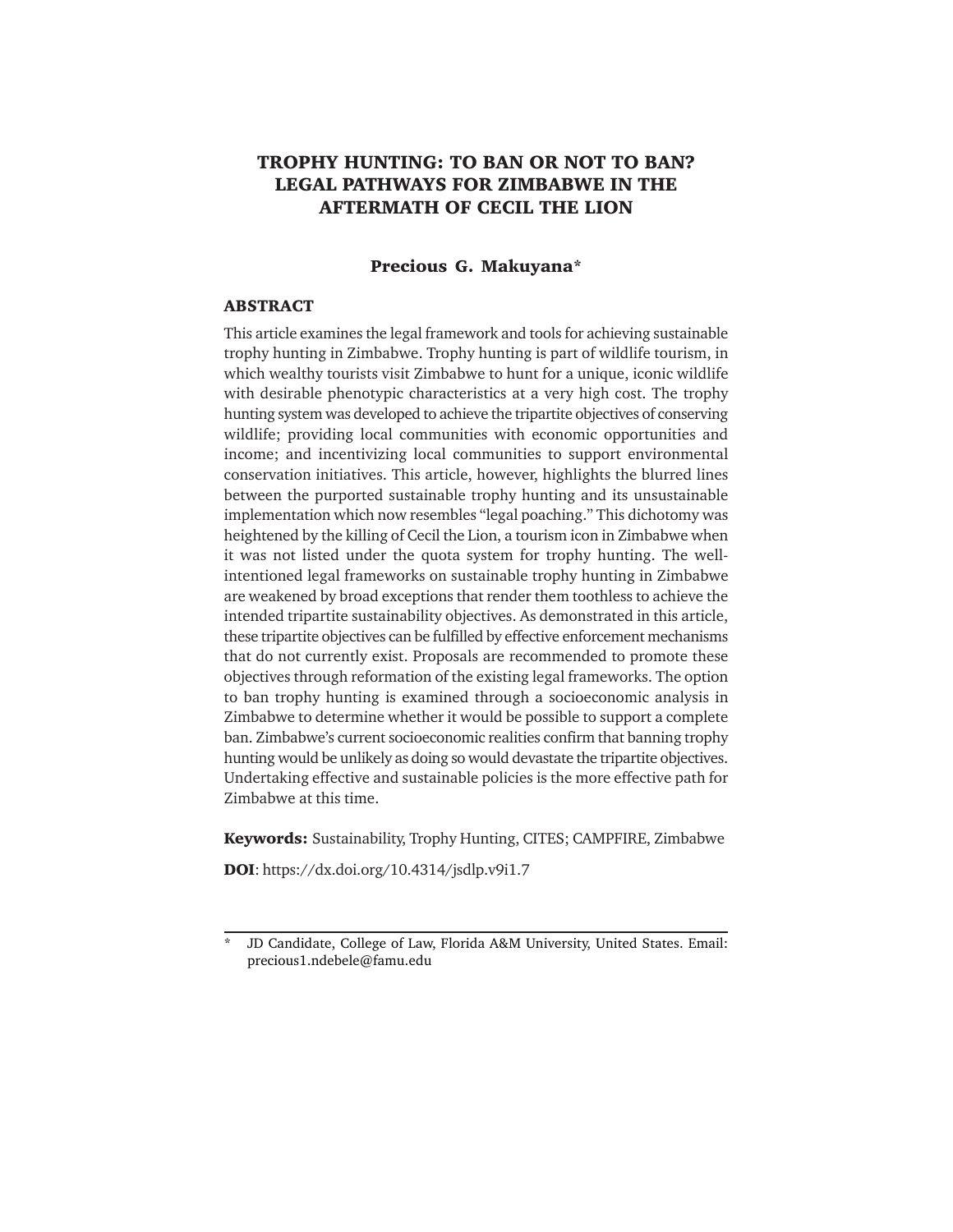A righteous man regards the life of his animal, But the tender mercies of the wicked are cruel.

 $-$  Proverbs 12:10 (NKJV)<sup>1</sup>

#### **1. INTRODUCTION**

Killing Cecil the Lion revealed the several regulatory challenges associated with trophy hunting in Zimbabwe.2 The key issue is whether Zimbabwe should completely ban trophy hunting and save the wildlife from torture and premature death? Or would such an outright ban inure to the detriment of vulnerable wildlife by enabling unregulated hunting that could lead to the extinction of the species?<sup>3</sup>

Furthermore, if sustainable trophy hunting is what is needed to achieve the tripartite objectives of sustainability, $4$  how can strong and effective policies, that protect wildlife, the local community, and the ecosystem, be established and enforced? When Cecil the Lion roared his last, was he the subject of legal sport-hunting that ended his life or was he unlawfully lured into a field that snuffed his revered presence from the Hwange National Park, after he had become the icon of Zimbabwe's wildlife tourism? The International Union for Conservation of Nature's (IUCN) briefing paper states, "while Cecil the Lion is perhaps the most highly publicized controversial case, there are examples of

<sup>1</sup> The New King James Version of the Holy Bible.

<sup>2</sup> Cecil was a Southern African lion that lived in Zimbabwe's National Park for many years. The lion became a subject of international media attention when it was wounded and killed on 1 July 2015 by the arrows of an American recreational trophy hunter, Walter Palmer. This event provoked widespread global condemnation from animal rights activists, environmental organizations and scholars on the need for global reform and rethink of trophy hunting practices. See BBC News, "Zimbabwe's 'Iconic' Lion Cecil Killed by Hunter" (27 July 2015) < https://www.bbc.com/news/world-africa-33674087> accessed 28 April 2018.

<sup>3</sup> Annecoos Wiersema, "Incomplete Bans and Uncertain Markets in Wildlife Trade" [2016] 12 UPA Asian L Rev 65, 68 ("Yet for many of those most endangered species, CITES creates a type of dual system referred to as an incomplete ban.").

<sup>4</sup> Karen Higginbottom, *Wildlife Tourism: Impacts, Management and Planning* (Common Ground Publishing Pty Ltd 2004) 5 ("the concept of Triple Bottom Line sustainability focusing on economic prosperity, environmental quality and social justice, has become widely adopted by major business players in the private sector and government," hence the tripartite objectives in this article mirrors sustainability's triple bottom line.).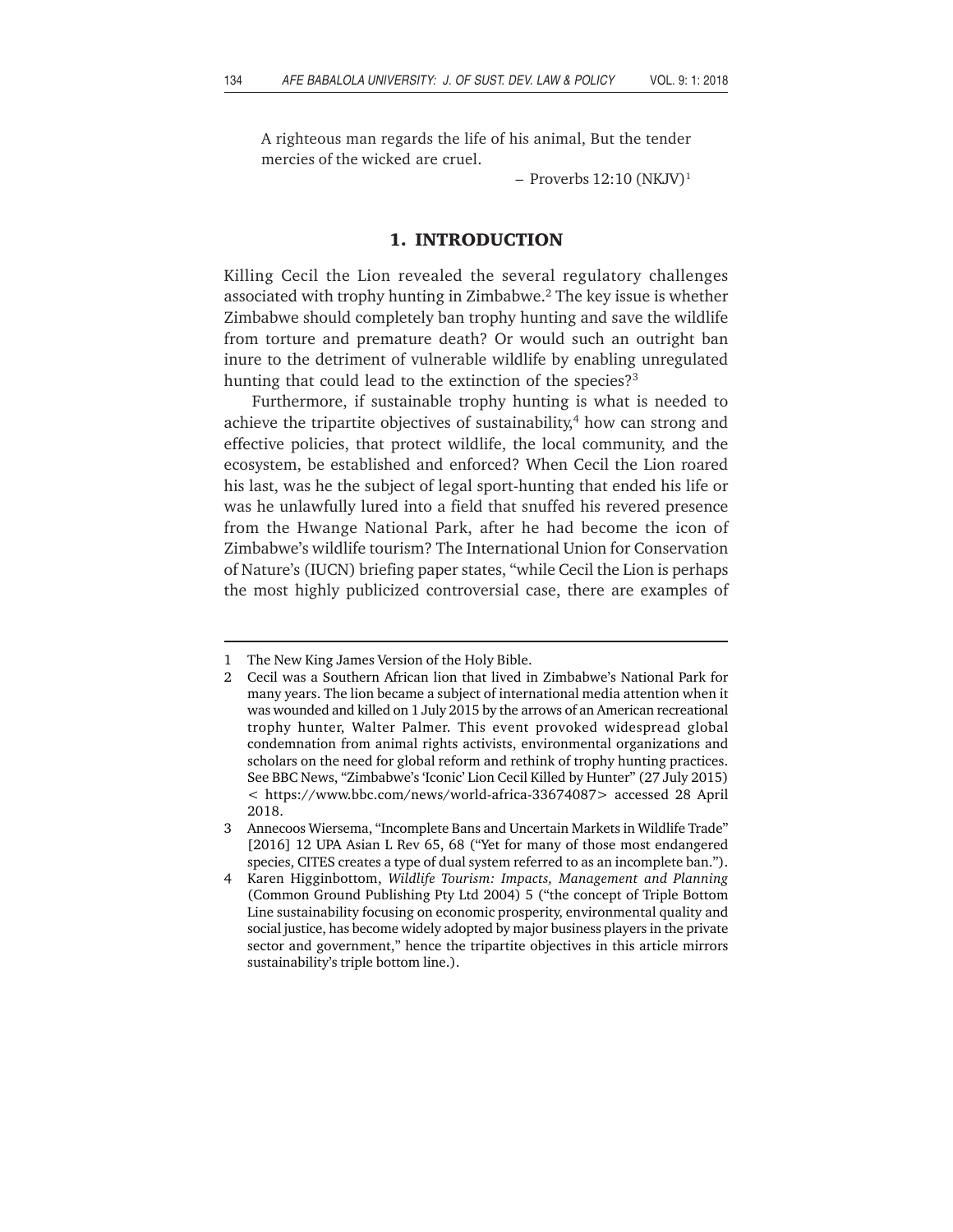weak governance, corruption, lack of transparency, excessive quotas, illegal hunting, poor monitoring and other problems in a number of countries.5 As reinforced in the IUCN briefing paper, the lack of effective enforcements and accountability makes reform imperative.<sup>6</sup>

Trophy hunting is the hunting of animals with particular coveted uniqueness and overlaps with the widely practised hunting for meat.<sup>7</sup> Trophy hunting refers to hunting by tourists, who select specific individual members of a species with extraordinary phenotypic traits (e.g., large horns, tusks, or black mane) and they are accompanied by a local professional hunter.<sup>8</sup> Trophy hunting is part of wildlife tourism, where the tourist-hunter kills a specific animal selected through a quota system that chooses individual members of species to be legally allocated for harvest during a year and in a particular area.<sup>9</sup> There are varied habitat areas for the wildlife to live in, which consists of a national park, a safari, sanctuaries, botanical reserves, or gardens and recreational parks.10

The challenge of managing trophy hunting is compounded by community-based conservation programmes such as the Communal Area Management Programme for Indigenous Resources (CAMPFIRE).<sup>11</sup> CAMPFIRE was pioneered in Zimbabwe in the late 1980s and

<sup>5</sup> International Union for Conservation of Nature, "Briefing Paper 2016: Informing Decisions on Trophy Hunting" (2016) 1 <https://www.iucn.org/ sites/dev/files/iucn\_sept\_briefing\_paper\_-\_informingdecisionstrophy hunting.pdf> accessed 28 April 2018.

<sup>6</sup> Ibid.

<sup>7</sup> Ibid.

<sup>8</sup> Victor K Muposhi, Edson Gandiwa, Paul Bartels, and Stanley M Makuza, "Trophy Hunting, Conservation, and Rural Development in Zimbabwe: Issues, Options, and Implications" (2016) International Journal of Biodiversity 1 .

<sup>9</sup> Ibid ("The quota system used is based on ecological theory, i.e., maximum sustainable yield (MSY), set in such a way that offtake levels are always below the growth rate of the target species at any given time.").

<sup>10</sup> Zimbabwe Title XX Parks and Wildlife Act of 1975, Chapter 20:14 (Amended 1991) <https://www.unodc.org/res/cld/document/parks-and-wild-lifeact html/Parks And Wild Life Act.pdf > accessed 29 April 2018 (noting in the preamble that one of the purposes of the Act is "[t]o provide for the establishment of national parks, botanical reserves, botanical gardens, sanctuaries, safari areas and recreational parks …").

<sup>11</sup> Johannes Bauer and Alexander Herr, "Hunting and Fishing Tourism" in Karen Higginbottom (ed), *Wildlife Tourism: Impacts, Management & Planning, Corporative Research Center for Sustainable Tourism* (Common Ground Publishing Pty Ltd 2004) 72.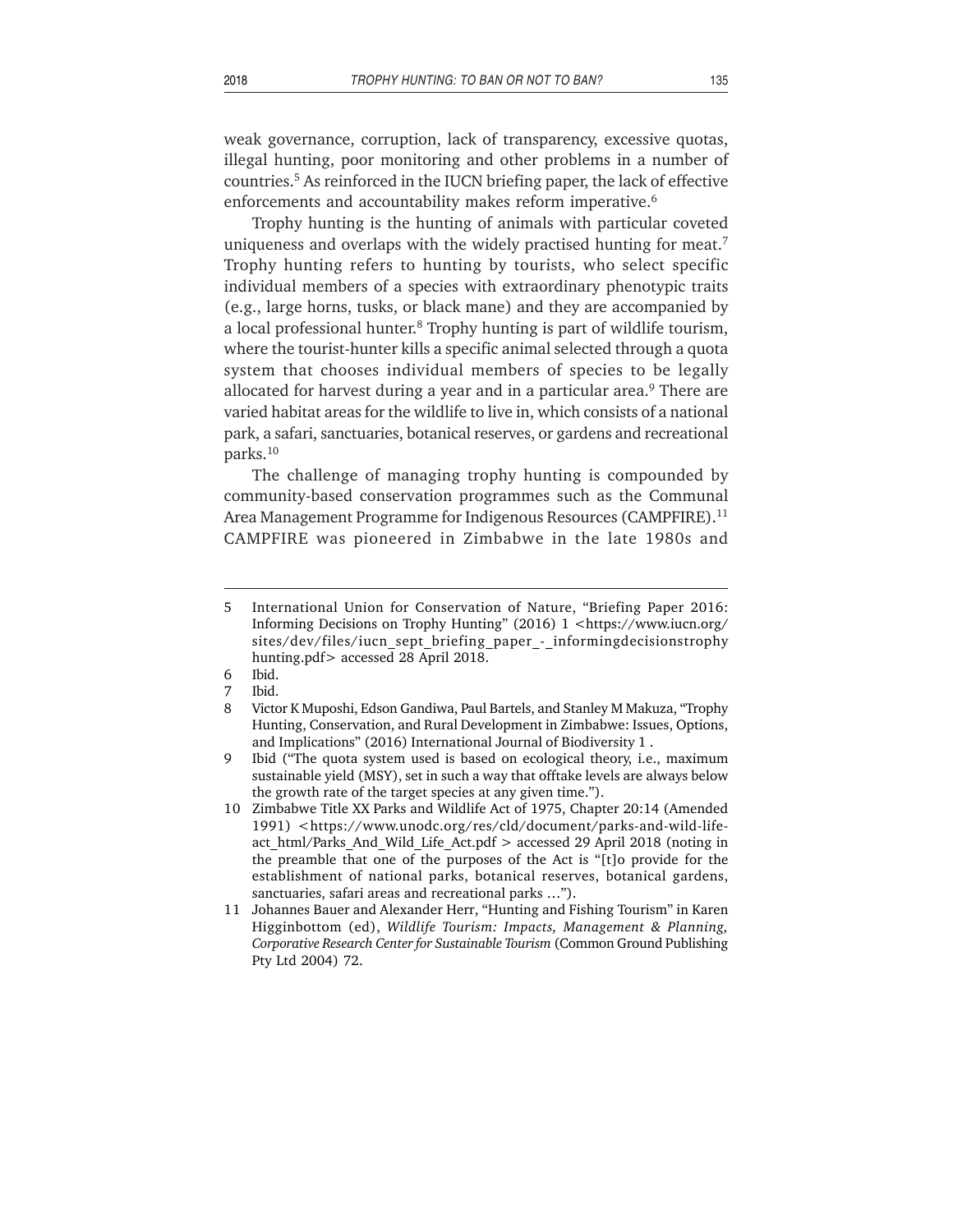implemented by the Department of National Parks, which gave the rural districts authority over their wildlife.<sup>12</sup>

Trophy hunting, which was originally meant to promote a set of tripartite objectives, threatens to undermine all three goals.<sup>13</sup> The tripartite objectives, which include conserving wildlife, serving the local community, and preserving the environment, are analogous to the conventional triple bottom line<sup>14</sup> in sustainable development.<sup>15</sup>

The counterintuitive effect of trophy hunting is apparent in that wildlife is now endangered<sup>16</sup> through questionable killings as in Cecil the lion's hunt; the communities where these species reside are impoverished, and the ecosystems where these species reside have been neglected.17 A study by the U.S. Fish and Wildlife Service (USFWS) Law Enforcement Management Information System (LEMIS) that was conducted to ascertain the impact of American trophy hunters in other host countries between 2005 and 2014; revealed that more than 1,200 different kinds of animals were imported as trophies, $18$  and 32,500 of those trophies were from the Africa's Big Five Species.19

- 16 International Fund for Animal Welfare, Exec Summary 2016: Killing for Trophies: An Analysis of Global Trophy Hunting Trade 4.
- 17 Bauer and Herr (n 10) 59.
- 18 The Humane Society International; The Humane Society of the US, Exec Summary 2016: Trophy Hunting by the Numbers: The US Role in Global Trophy Hunting 1 (2016).
- 19 Ibid (The study indicated that "approximately 5,600 African lions, 4,600 African elephants, 4,500 African leopards, 330 southern white rhinos and 17,200 African buffalo," were imported into the United States.).

<sup>12</sup> bid

<sup>13</sup> Ibid 59. ("By using a Triple Bottom Line concept i.e. being socially, economically and environmentally accountable hunting/fishing can contribute to a holistic and sustainable conservation approach, as recent examples such as CAMPFIRE demonstrates.").

<sup>14</sup> Josephine M Balzac, "Corporate Responsibility: Promoting Climate Justice Through the Divestment of Fossil Fuels and Socially Responsible Investment" in Randall S. Abate (ed), *Climate Justice: Case Studies in Global And Regional Governance Challenges* (Environmental Law Institute, 2016) 126 ("Sustainable development incorporates three elements: environmental protection, social development, and economic development," this triple bottom line concept of maintaining the wildlife, the local community, and the environment parallels with the sustainable development that informs the interdependency of each element in order to be preserved for future generations.).

<sup>15</sup> Brundtland Report 1987, *Our Common Future: Report of the World Comm'n on Env't & Dev* (1987), <http://www.un-documents.net/our-common-future.pdf> accessed 29 April 2018 ("Sustainable development is development that meets the needs of the present without compromising the ability of future generations to meet their own needs.").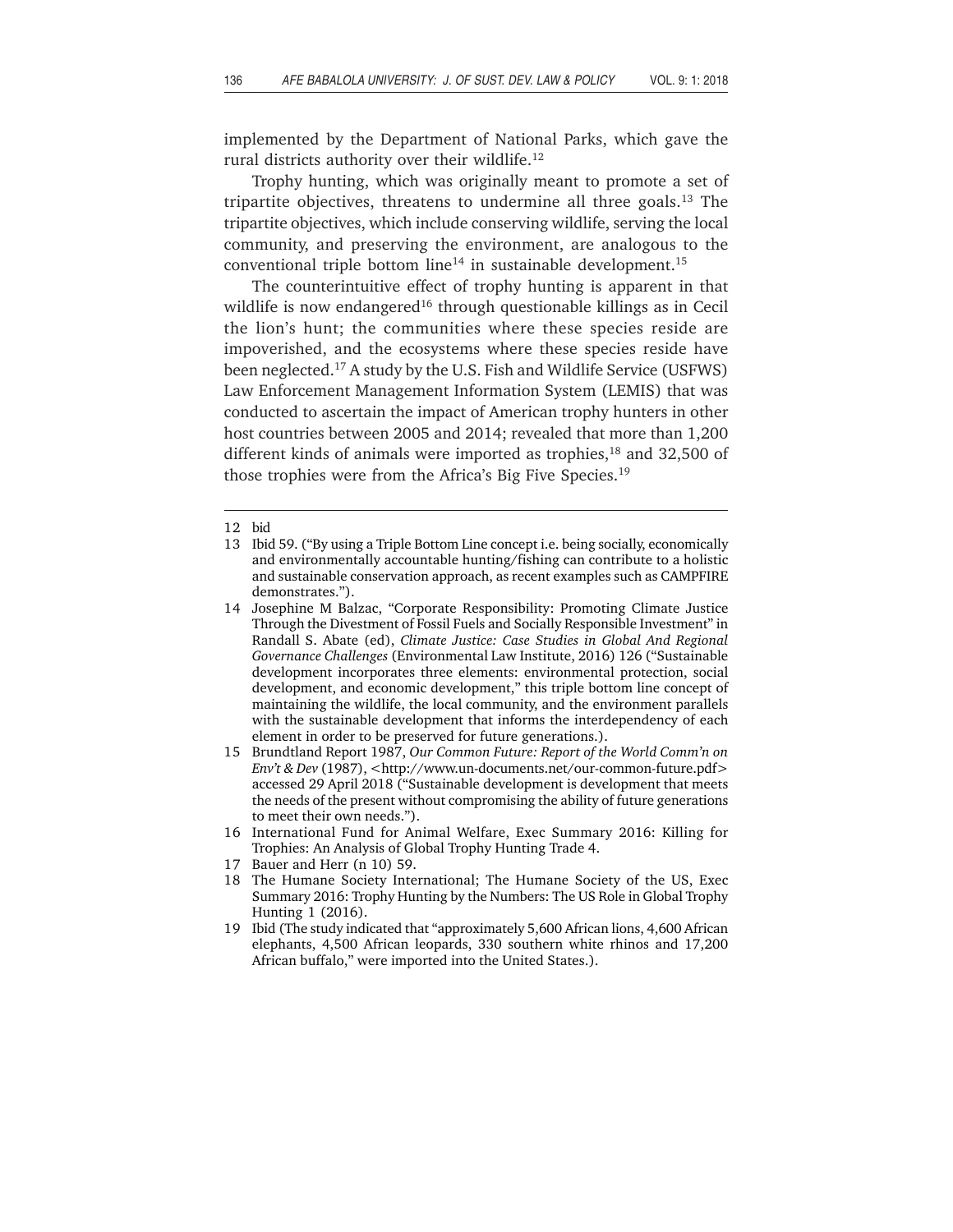Trophy hunting was meant to be a resolution to the crisis of poaching, which was mainly a result of the poverty in the communal areas. It was meant to break the cycle of poverty sometimes that emanated from droughts or wildlife destroying the fields' crops, the main source of food for the family. Its purpose was to enhance the resources to keep the land productive for both human beings and wildlife.20 The solution provided an innovative stream of income for local communities and an incentive for them to protect wildlife.<sup>21</sup> Money from trophy hunting that infiltrates into the community provided relief against poverty and created an incentive for the conservation of wild life and other natural resources.<sup>22</sup> Over the years, therefore, indigenous and local communities worldwide have supported trophy hunting as a strategy to leverage income generation, wildlife conservation and sustainable livelihoods.<sup>23</sup> This tripartite solution was enforced through the grassroots initiative, CAMPFIRE.<sup>24</sup>

The United States Agency for International Development (USAID) was responsible for funding this community-based natural resource programme, which ensured community engagement in the protection of its indigenous resources.25 The political climate transformed the land ownership laws. The land grab from the commercial white farmers changed the once-blossoming and champion of tourism and wildlife management in Southern Africa to ruins.<sup>26</sup> A country that once had an admired comprehensive health system boasted a coveted 98.9 per cent

<sup>20</sup> Georgette Leah Burns, "The Host Community & Wildlife Tourism" in Karen Higginbottom (ed), *Wildlife Tourism: Impacts, Management and Planning* (Common Ground Publishing Pty Ltd, 2004) 126 ("CAMPFIRE aims for people to continue farming whilst collecting profit from wildlife management.").

<sup>21</sup> Ibid.

<sup>22</sup> Ibid.

<sup>23</sup> IUCN (n 4) 2.

<sup>24</sup> Peter G.H. Frost and Ivan Bond, "The CAMPFIRE program in Zimbabwe: Payments for wildlife services" (2008) 65 Ecological Economics 776, 777 ("CAMPFIRE was developed around the concept of managing wildlife…"). ("By 2002, the CAMPFIRE Association represented 37 Rural District Councils, covering over 244,000 km $^{\rm 2}$  and supporting some 777,000 households, though just 23 of these really functioned as intended.")

<sup>25</sup> Ibid.

<sup>26</sup> Roxanne Julianne Kovacs, "What Makes a Failed State? Examining the case of Zimbabwe" (*E-International Relations*, 31 May 2012) < http://www.e-ir.info/ 2012/05/31/what-makes-a-failed-state-examining-the-case-of-zimbabwe/> accessed 28 April 2018.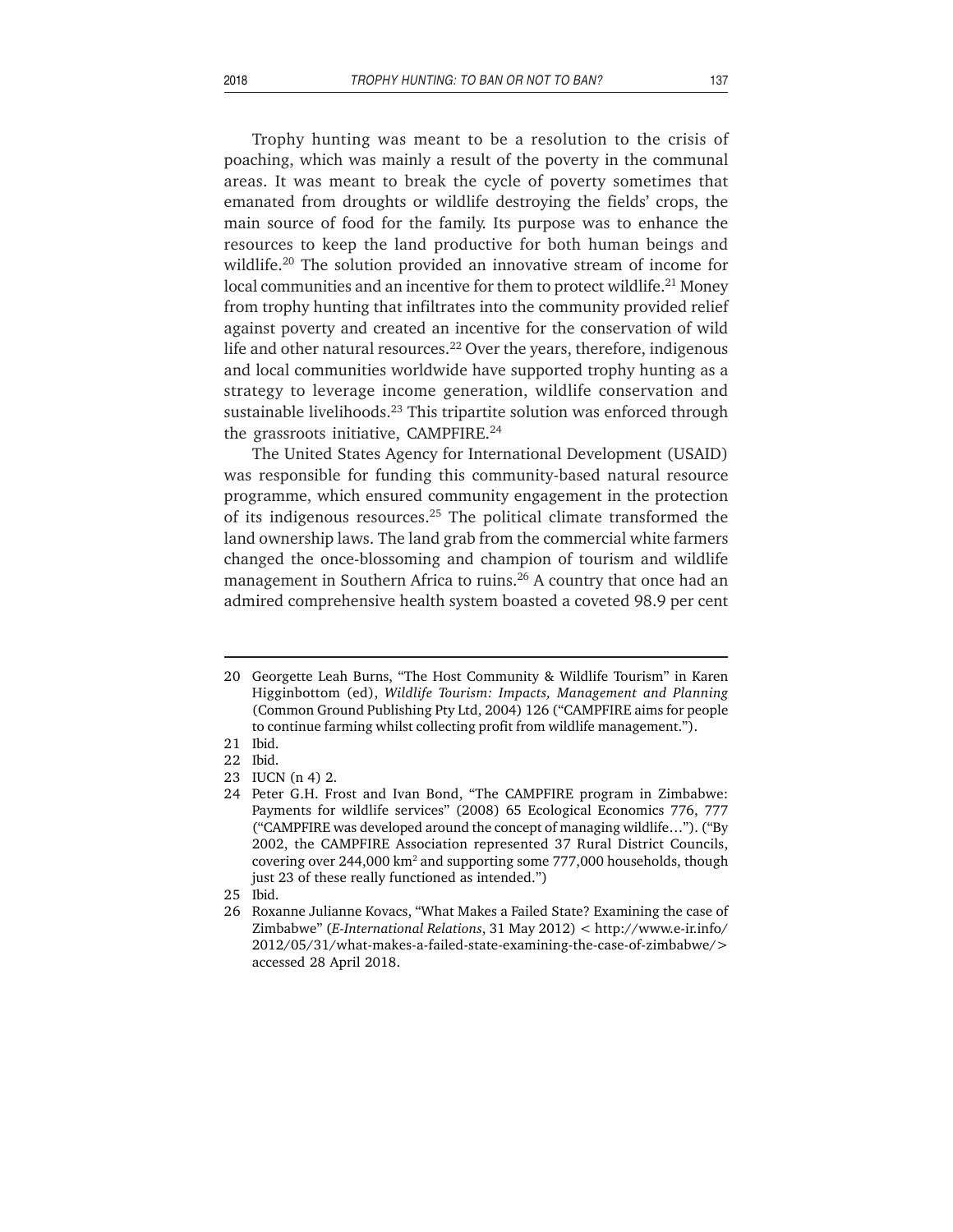literacy rate and was a leading exporter of agricultural products today lies on the brink of poverty.27 The lack of governance has thrown the once-strong economy into a tailspin, which may be the reason why Zimbabwe may not be able to sustain a complete ban of trophy hunting as is the case in Botswana.28

Given the continued relevance of trophy hunting to economic development in Zimbabwe, this article examines the legal framework and tools for achieving sustainable trophy hunting in Zimbabwe. Section 2 provides a background on wildlife tourism's sport – trophy hunting – and how it was established to alleviate poaching and to benefit and sustain the wildlife, the local community, and the ecosystem. Section 3 examines the governing international and domestic legal frameworks on trophy hunting in Zimbabwe. These laws include the Convention on International Trade in Endangered Species of Wild Fauna and Flora (CITES) and the local initiative CAMPFIRE.29 It considers CAMPFIRE's current dissonance, the neglect of the local community, and the departure from its original vision to suppress poaching in order to give back to the community, and enhance the value of the wildlife in the community.30

Section 4 proposes solutions that are feasible for Zimbabwe, such as amendments to CITES and CAMPFIRE's legal frameworks to enhance their effectiveness. It discusses how CITES can be amended to eliminate exceptions in Appendix I listings, and to reduce allowances for the remaining appendices, in order to effectively address trade in endangered species. Moreover, it discusses an amendment to CAMPFIRE to create a Finance Task Force that will include a strong representation from the local community to foster transparency and accountability. Furthermore, the community shall be able to exercise their right to sue for compensation. The article concludes in section 5.

<sup>27</sup> Samantha Power, "How to kill a country: Turning a breadbasket into a basket case in 10 easy steps – the Robert Mugabe Way" *The Atlantic* (December 2003) <https://www.theatlantic.com/magazine/archive/2003/12/how-to-kill-acountry/302845/> accessed 28 April 2018.

<sup>28</sup> Kovacs (n 26).

<sup>29</sup> Frost and Bond (n 23) 776. (CAMPFIRE was pioneered in Zimbabwe and has been emulated in Africa.).

<sup>30</sup> Ibid 776-77. (This was originally viewed as a menace destroying the livelihoods of the community when wildlife went into the field and destroyed their crops and sometimes killing their livestock.)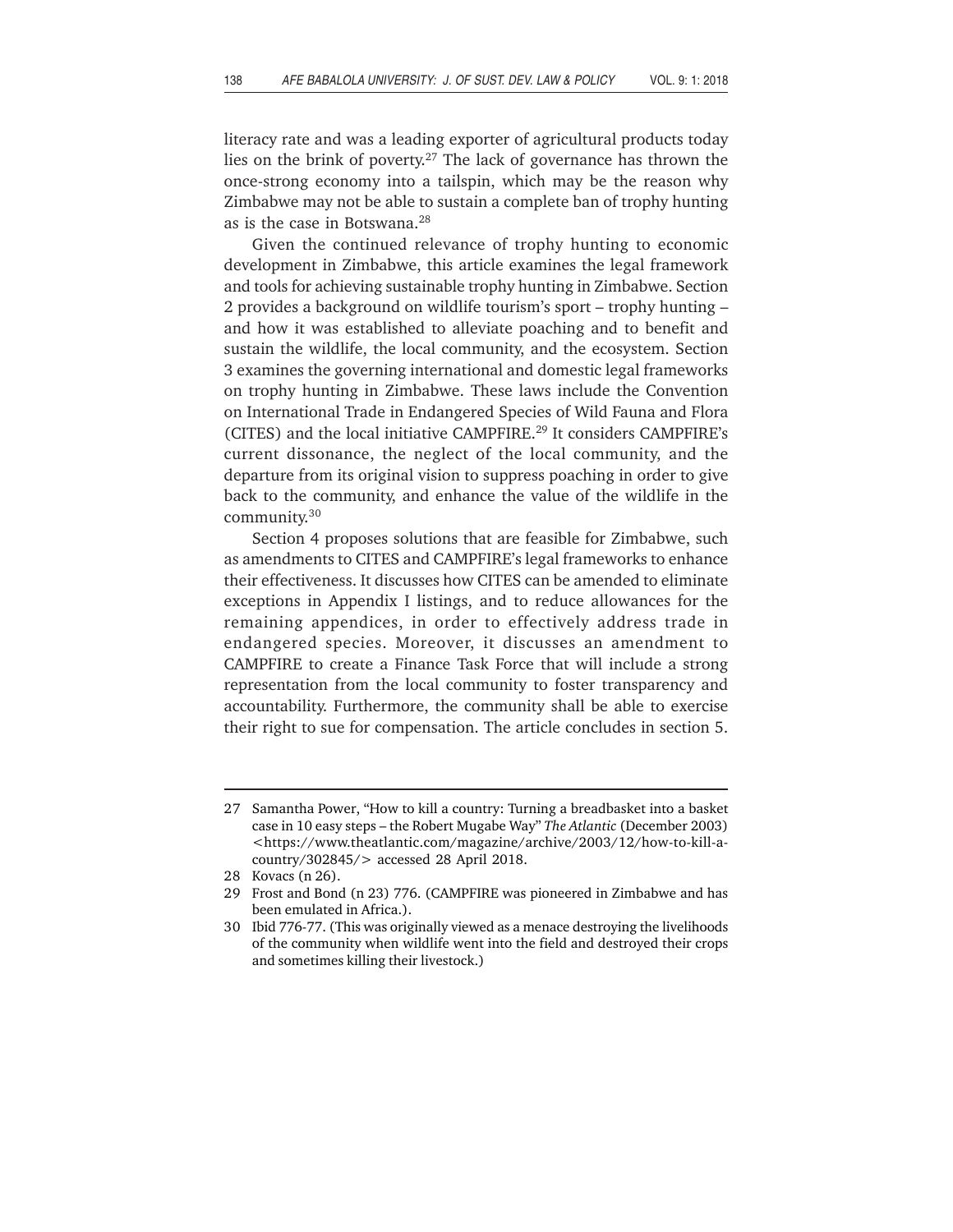# **2. SUSTAINABLE TROPHY HUNTING OR SUSTAINABILITY**

On 5 September 2017, the United Nations General Assembly adopted a resolution, "Tackling Illicit Trafficking in Wildlife, reinforcing the great need for heightened sustainable wildlife management."31 It reaffirmed that "the intrinsic value of biological diversity and its various contributions to sustainable development and human well-being … are an irreplaceable part of the natural systems of the earth which must be protected for this generation and the generations to come."32 Sustainable trophy hunting should be good for conservation that is a proponent's banner; however, this has been undermined by the current practices that mirror poaching.33 A reduction in trophy size of particular and popular species may decrease the competitive advantage of the destination. Thus the sustainability of trophy hunting as a conservation tool is weakened.<sup>34</sup> However, with effective policies and administration, trophy hunting can have positive impacts.35

#### **2.1 Harm to Wildlife**

The contemplation of harm to wildlife in Zimbabwe focuses attention on the threat to some of "the Big Five". The Big Five<sup>36</sup> consists of lion, elephant, rhino, leopard, and the African buffalo, animals that are often targeted for capture as trophies.<sup>37</sup> Elephants<sup>38</sup> and rhinos<sup>39</sup> are killed

- 34 Victor K. Muposhi, Edson Gandiwa, Paul Bartels, Stanley M. Makuza & Tinaapi H. Madiri, "Trophy Hunting and Sustainability: Temporal Dynamics in Trophy Quality and Harvesting Patterns of Wild Herbivores in a Tropical Semi-Arid Savanna Ecosystem" (2016) PLOS ONE 1.
- 35 IUCN (n 4) 5.
- 36 The Humane Society International (n 17) 1.
- 37 International Fund for Animal Welfare (n 15) 10. (SCI's has a reward program ". . . for example a hunter must kill an elephant, rhino, lion, leopard, and African buffalo to get on the African Big Five Grand Slam list.").
- 38 The Humane Society International, (n 17) 14. ("Just between 2010 and 2012, 100,000 African elephants were poached….").
- 39 Ibid (The southern white rhino is listed as Near Threatened on the IUCN Red List and Threatened under the ESA. Southern white rhino hunts can cost USD \$55,000-150,000.

<sup>31</sup> GA Res 71/88, UN Doc A/RES/71/L88, UN Resolutions, Tackling illicit trafficking in wildlife (Sept 5, 2017).

<sup>32</sup> Ibid A/71/L 88 (The concept of protecting beyond the present but for the future generation has been a recurring theme of sustainable development.).

<sup>33</sup> IUCN (n 4) 5.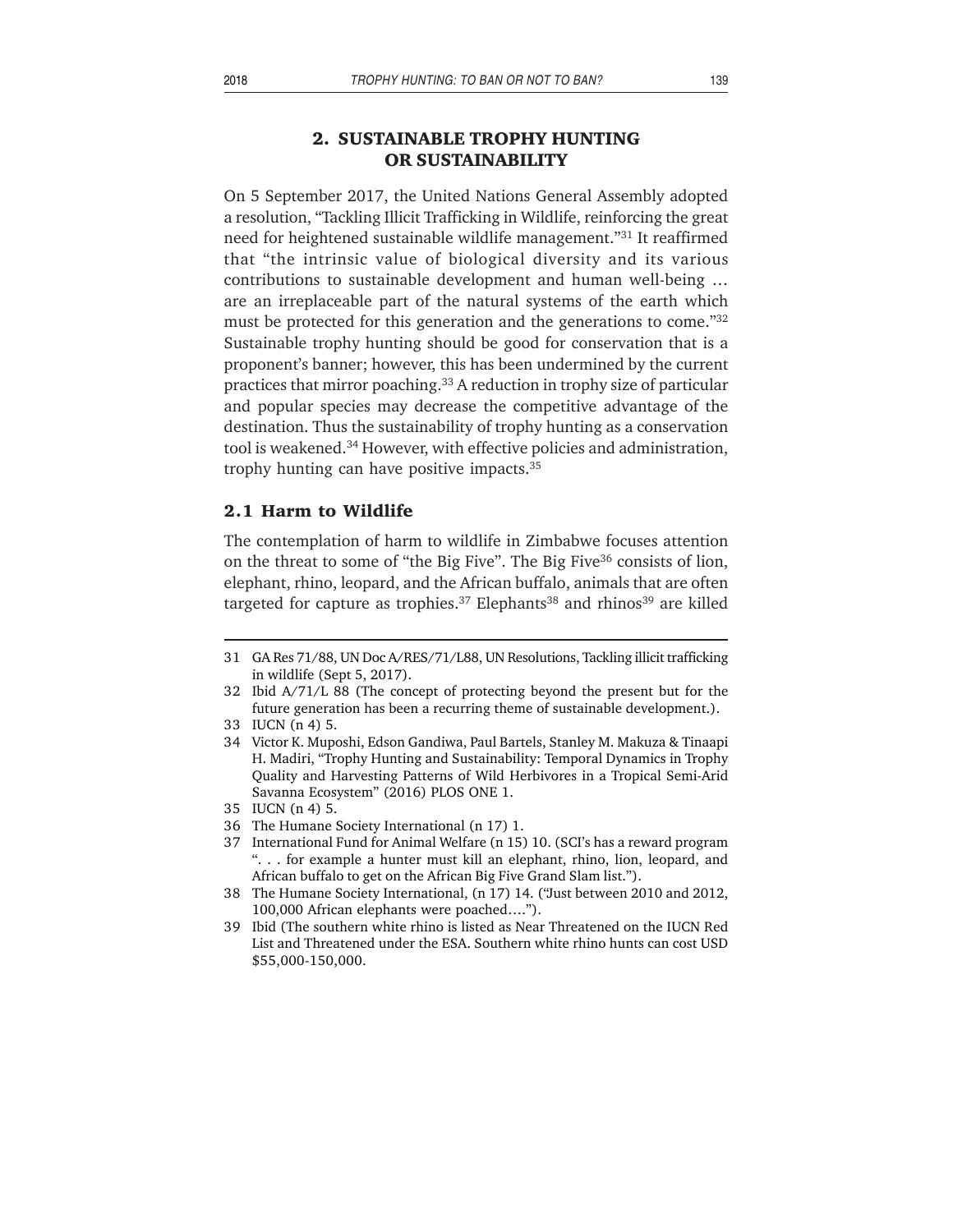mainly for their precious ivory tusks. In an article that calls Cecil the Lion's death "murder,"40 the author laments that legal trophy hunting is no longer different from poaching and states that "well over 100,000 elephants were killed in Africa since 2011; and as to Cecil's brethren, their numbers and their land are dwindling daily…". The article concludes that "whatever 'conservation' effort trophy hunters think they are contributing to, it's not working."41

The black rhino is listed as critically endangered; its population "has declined by an estimated 97.6 per cent since 1960 with numbers bottoming out at 2,410 in 1995, mainly as a result of poaching."42 Nonetheless, the black rhino population has been steadily increasing at a continental level with numbers doubling to 4,880 by the end of 2010, yet the current numbers are still 90 per cent lower than they were three generations ago.<sup>43</sup> The black rhino has been listed on CITES Appendix I since 1977, and international commercial trade in black rhinos and their products has been prohibited.<sup>44</sup> Trophy hunting critics argue that "poaching has not been curtailed but bolstered," and emphasize that a trophy hunting operation may be a channel for poaching.45 Additionally, as indicated by an indigenous spokesman, "[t]rophy hunting in Zimbabwe's Matetsi Safari Area is not sustainable at current levels as trophy sizes are declining, there is little scientific data supporting quota sizes, and hunting management is seriously incapacitated."46 Moreover, the trophy size and harvesting patterns in these species pose a conservation and management dilemma on the sustainability of trophy hunting in this area.<sup>47</sup> The cruel irony is that the principles of economics are at play. As a species becomes rarer, its

<sup>40</sup> Jena Hunt, "The Other Cecils: The Unnamed Victims of Poaching and Trophy Hunting" (*One Green Planet*, 18 November 2015) <http://www.onegreen planet.org/animalsandnature/unnamed-victims-of-poaching-and-trophyhunting/> accessed 28 April 2018.

<sup>41</sup> Ibid.

<sup>42</sup> IUCN Redlist, "Diceros bicornis" <http://www.iucnredlist.org/details/6557/ 0> accessed 28 April 2018.

<sup>43</sup> Ibid.

<sup>44</sup> Ibid.

<sup>45</sup> Hunt (n 40).

<sup>46</sup> Andreas Wilson-Spath, "Problems with trophy hunting in Zimbabwe exposed", *Conservation Action Trust*, 22 November 2016 <https://conservationaction. co.za/media-articles/problems-trophy-hunting-zimbabwe-exposed/> accessed April 28 2018.

<sup>47</sup> Muposhi and others , Trophy Hunting and Sustainability (n 34).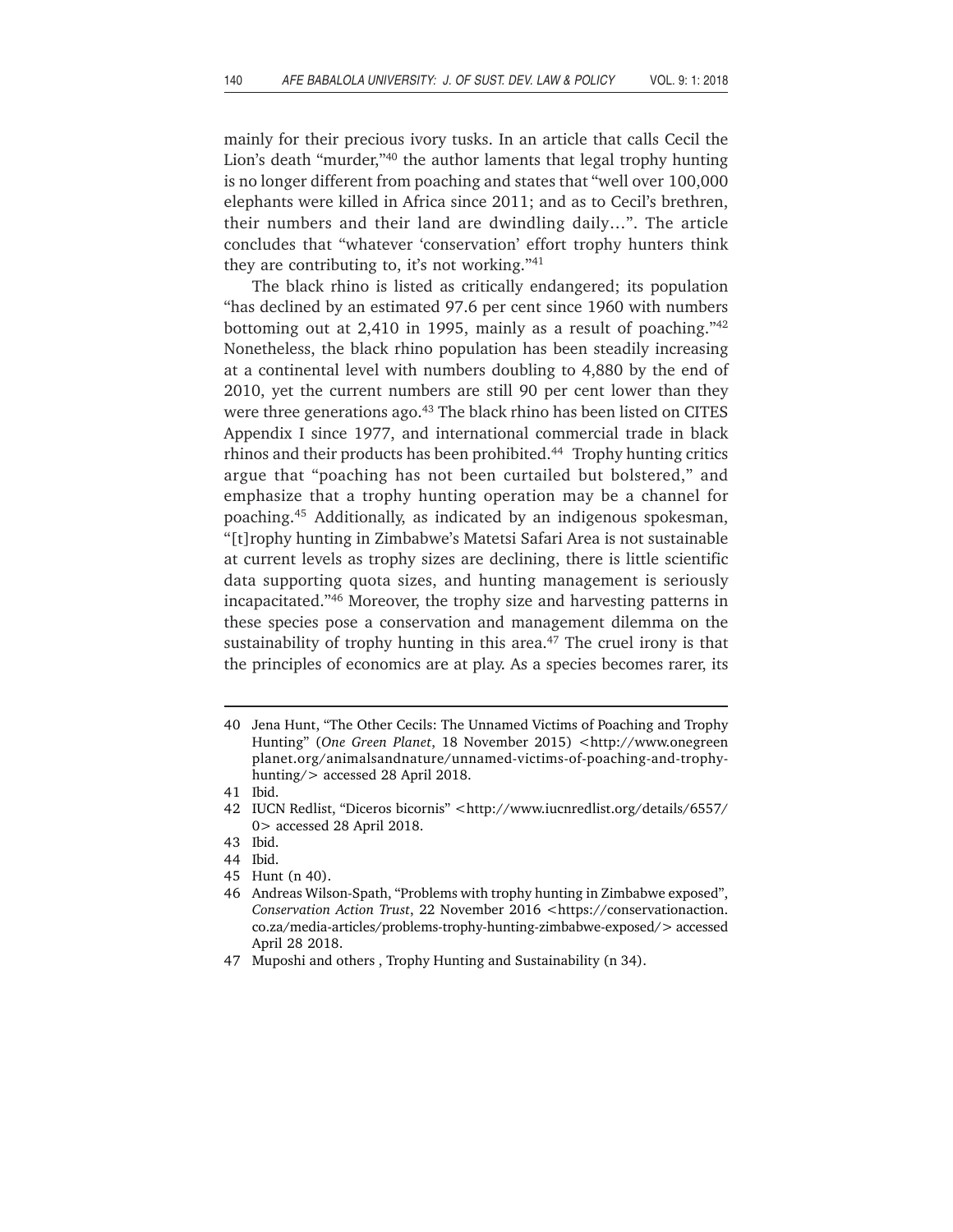value increases, thereby increasing the incentive for further poaching.<sup>48</sup> Furthermore, between 1981 and 1989, "elephant population was reduced by half mainly due to trade in ivory."49

In response to the dramatic decline of lion populations in the wild, the USFWS announced in December 2015, five months after the renowned death of Cecil the Lion, that it would list two lion subspecies under the ESA.<sup>50</sup> Fewer than 21,000 lions remain in Africa today.<sup>51</sup> The potential for loss of a top predator in its ecosystem, the *king of the jungle*, hints at the potential ruinous outcome this extinction could produce on the world.52

On the other hand, IUCN has reported that "while there is evidence for a small number of populations that unsustainable trophy hunting has contributed to local declines; it is not a significant threat to any of these species and is typically a negligible or minor threat to African wildlife populations.<sup>53</sup> The report indicates that the principal causes of the decline of wildlife such as the elephant, buffalo, white and black rhino are habitat loss, competition with livestock, uncontrolled poaching for meat and ivory, and retribution killing for human-wildlife conflict instead of trophy hunting.<sup>54</sup> Furthermore, the lion's decline in number is attributed to defence killing by humans to protect human life and livestock; habitat loss; and the depletion of its prey base caused by poaching.55 Conversely, critics attest that instead of trophy hunting

- 49 Ibid.
- 50 USFWS, "Endangered Species Act Listing Protects Lions in Africa and India, Director's Order Strengthens Wildlife Import Restrictions for Violators of Wildlife Laws" (*Press Release*, 21 December 2015) <https://www.fws.gov/news/ ShowNews.cfm?ref=endangered-species-act-listing-protects-lions-in-africaand-india-&\_ID=35403> accessed 29 April 2018 ("In the wake of Cecil the Lion's death, "[a]s of January 22, 2016, the United States (U.S.) Federal Register reflects a significant addition to the Endangered Species Act.") (USFWS Press Release).
- 51 Madison Clemens, "Cecil the Lion: The Everlasting Impact on the Conservation & Protection of the King of the Jungle" (2017) 28 Vill Envtl LJ 51, 51-2, 70 (noting that twice the amount of lions existed in Africa until the 1950s.).
- 52 Ibid 55.
- 53 IUCN (n 4) 7.
- 54 Ibid.
- 55 Ibid.

<sup>48</sup> David Hunter, James Salzman and Darwood Zaelke, *International Environment Law and Policy* (3rd edn, New York : Foundation Press: Thomson/West, University casebook series 2007) 1095 ("The demand for scarce wildlife products such as elephant ivory, black rhinoceros horns, and tiger bones …have driven many species to the brink of extinction.").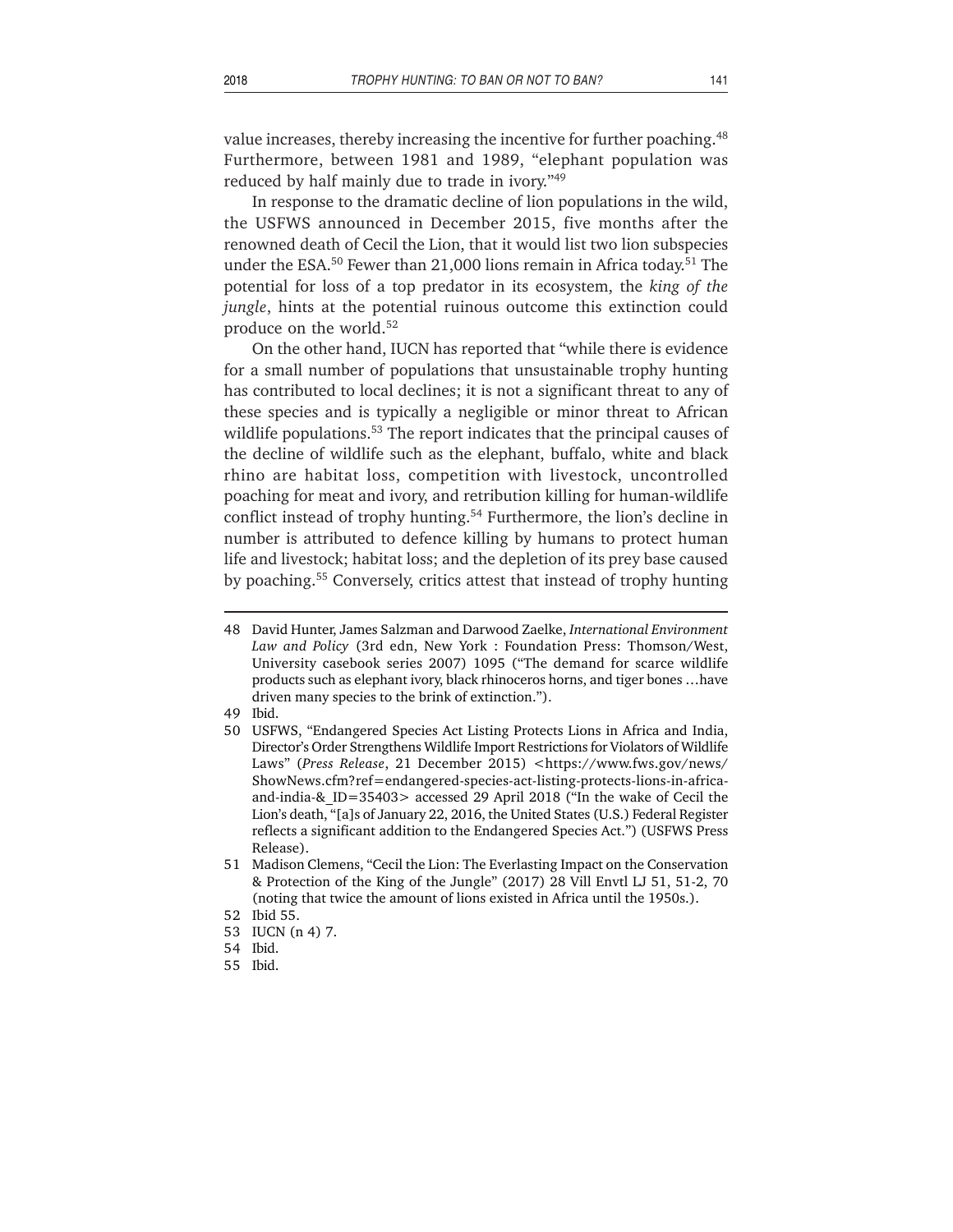conserving the wildlife and implementing a sustainable approach to natural resources management, it has played a role in the decline of wildlife.56

The USFWS states that, "[i]n the last 20 years, lion populations have declined by 43 per cent due to habitat loss, loss of prey base, and retaliatory killing of lions by a growing human population.57 This decline is exacerbated by inadequate financial and other resources for countries to effectively manage protected areas as the impact on lions in the wild has been substantial.<sup>58</sup>

The IUCN's 2015 Red List assessment of *Panthera leo* details serious declines in lion populations across much of its African range.<sup>59</sup> Lion populations in West, Central, and East Africa are predicted to suffer a further projected 50 per cent decline over the next two decades. $60$ Although the IUCN has maintained the lion's "vulnerable" Red List status, sample lion populations outside of Botswana, Namibia, South Africa, Zimbabwe, and India have been observed to have declined by more than 60 per cent from 1993-2014 and the lion, therefore, meets the criteria for an endangered listing in the majority of its range.<sup>61</sup> The West African sub-population, which is perceived to just have over 400 individuals, is distinctly classified by the IUCN as "critically endangered."62

This widespread disregard for wildlife has created substantial injustice for present and future generations through ecosystem disruption. Indeed, there are genuine and controlled demands, where wild plants and animals may be exchanged across borders to meet demands for food, pets, medicines, where these goods are not native.<sup>63</sup>

<sup>56</sup> Nels Paulson, "The Place of Hunters in Global Conservation Advocacy" (2012) Conservation and Society 53, 61 (discussing the hunting-conservation paradox).

<sup>57</sup> USWFS Press Release (n 50).

<sup>58</sup> Ibid.

<sup>59</sup> IUCN Redlist (n 42).

<sup>60</sup> Ibid.

<sup>61</sup> Convention on International Trade in Endangered Species of Wild Fauna and Flora [CITES] E CoP17 Prop4 (2016), Seventeenth meeting of the Conference of the Parties (CoP) Johannesburg (South Africa), Sep 24 – Oct 05, 2016, <https://cites.org/sites/default/files/eng/cop/17/prop/060216/E-CoP17- Prop-04.pdf> accessed 28 April 2018 (CITES E CoP17).

<sup>62</sup> Ibid.

<sup>63</sup> Leslie Couvillion, "Habitat Loss, Agrobiodiversity, and Incidental Wildlife Loss" in Gabriela Steier and Kiran K Patel (eds), *International Farm Animal, Wildlife and Food Safety Law* (Springer 2017) 764.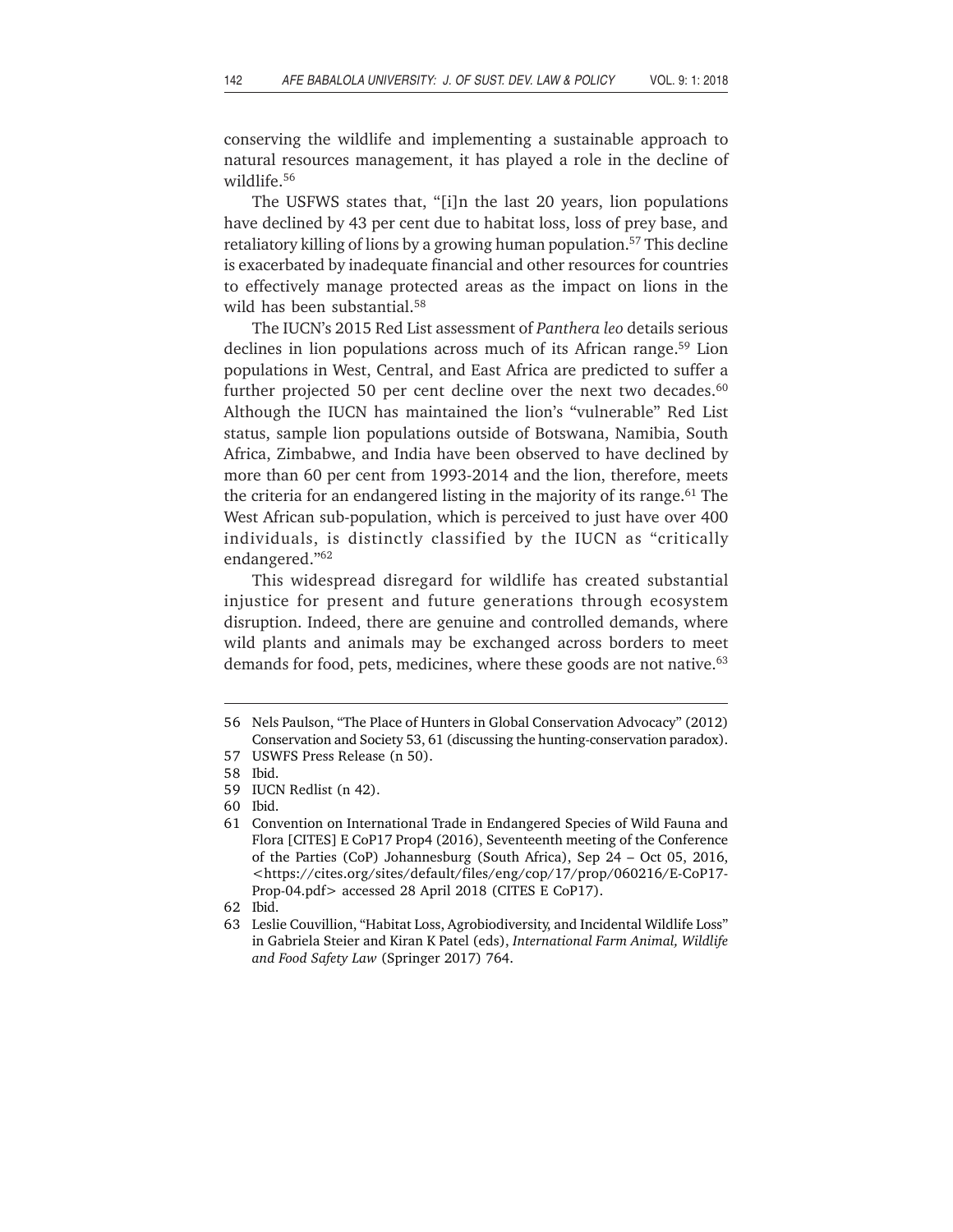The ultimate lust has engulfed the African wildlife, and a black market is the order of the day, which results in a black day for that elephant, rhino, or lion. The widespread decline of these species has been enabled by the loopholes in the current governing laws.

#### **2.2 The Demand for Ivory**

The insatiable demand of Southeast Asian ivory market, particularly China and Vietnam, represents 40-70 per cent of the global ivory black market.<sup>64</sup> The elephant and the rhino are at the mercy of the ruthless killers. Hence their population continues to decline, with only an estimated 400,000 elephants remaining in Africa.<sup>65</sup> Studies have shown that between 2011 and 2014, poachers have killed 100,000 elephants for their tusks, and it is estimated that an elephant is killed every fifteen minutes for its tusks.<sup>66</sup>

Poachers are considered to be the greatest threat to the survival of elephants. Consequently, rhinoceroses are at a point of extinction.<sup>67</sup> Rhino horns are valued by Asian traditional medicine buyers and are a key target of traffickers.<sup>68</sup> Western black rhinoceroses are already considered to have become extinct in  $2011<sup>69</sup>$  The killing of Zimbabwe's elephants for their ivory tusks has also drawn global attention, as has a spate of poaching-related, cyanide-based poisonings that reportedly primarily targeted elephants and rhinos and affected multiple species.<sup>70</sup> An estimated 400 or more elephants have reportedly been killed in this manner since 2008, including about 70 in 2015 in Hwange and other parks in Zimbabwe, along with several hundred rhinos in recent years.71

The drastic disturbance of the wildlife and its ecosystem is unprecedented, where smugglers have disguised poaching as legal

<sup>64</sup> Sabrina Persaud, "Losing Our "CITES" on the "Traffic": How Taxing Ivory Trafficking Can Save the African Elephant from its Bloody Extinction" (2017) 20, *Journal of International Wildlife Law and Policy,* 295.

<sup>65</sup> Ibid.

<sup>66</sup> Ibid.

<sup>67</sup> Ibid.

<sup>68</sup> CRS Report, Congressional Research Services, CRS Report, Zimbabwe: Current Issues and US Policy, 23 (Sept 15 2016)

<sup>69</sup> Dellinger (n 67) 407.

<sup>70</sup> CRS Report Zimbabwe (n 69) 23.

<sup>71</sup> CRS Report Zimbabwe (n 69) 23.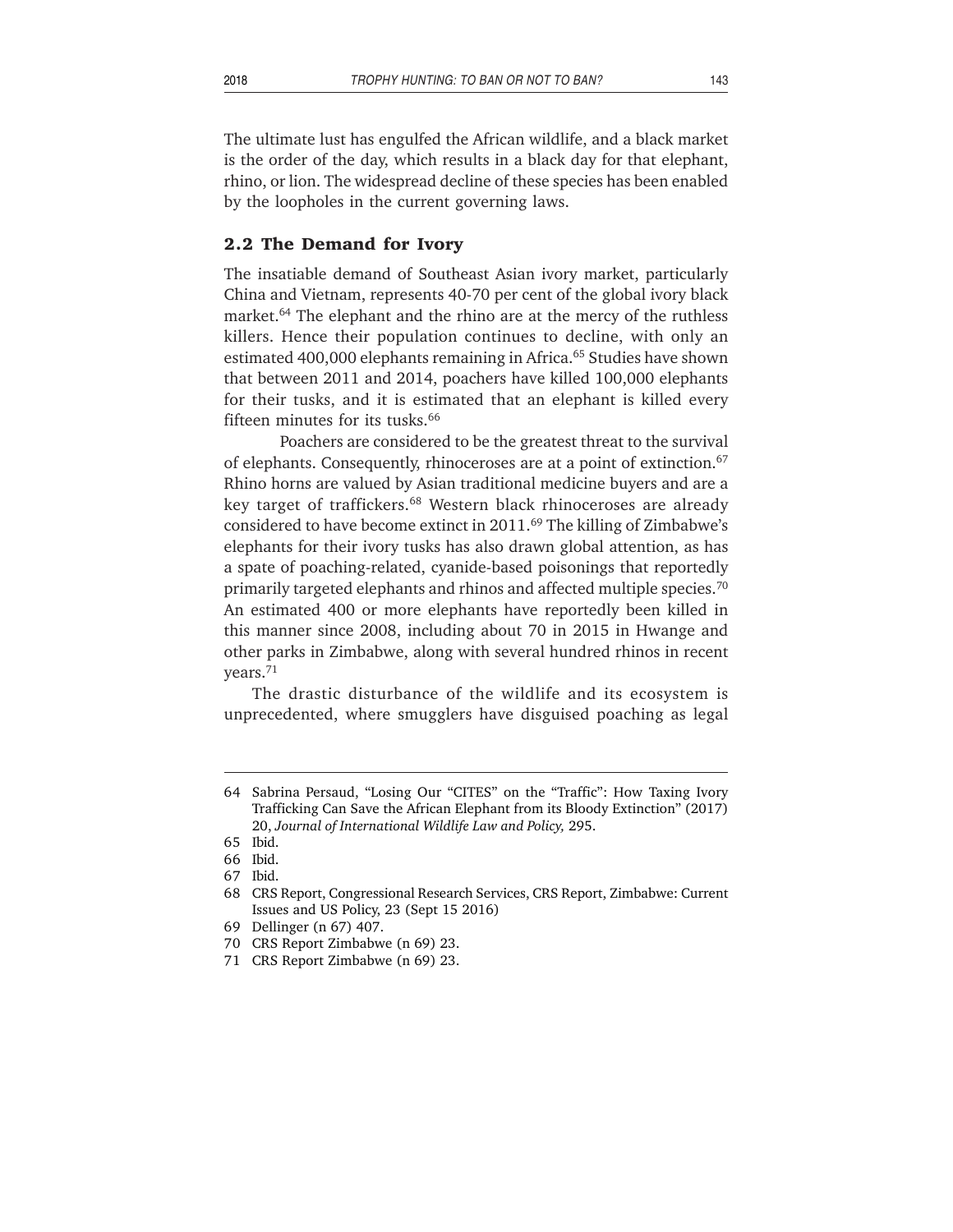trophy hunting and to the extent of using bribes.72 In 2015, the Minister of Environment, Water and Climate, deployed the national army to supplement game warden and police poaching patrol of activities in several large game parks using helicopters, drones, and other methods.<sup>73</sup> This became imperative after authorities arrested a group of game wardens and some villagers near Hwange in connection to cyanide poisoning where a poacher was killed and his accomplices arrested.74 Nevertheless, programmes, such as drone surveillance, DNA database recordings, and even poisoning the horns to deter poaching have achieved little success due to the high value placed by some on rhinoceros horn, which is currently selling for a higher price per pound than gold, diamonds, or cocaine.75

# **2.3 Socioeconomic Factors Are the Drivers of the Harm**

Political, social, cultural, and economic factors play an inextricable role in determining the rate of success of any governing laws.76 Political instability causes a domino effect that drives cultural tensions, social disorder, and the collapse of an economy.<sup>77</sup> The role of economic instability78 in Zimbabwe has caused adverse consequences on a oncecelebrated and sustainable wildlife tourism and conservation management system. While hunting is a significant source of conservation income nationally, generating US\$45 million in 2014 according to the Zimbabwe Parks and Wildlife Management Authority, it is controversial.79 The social and economic disorder inspires desperation that prompts reliance on poaching, which adversely affects

<sup>72</sup> Persaud (n 64). ("Tons of ivory have gone unnoticed at the ports because of bribery.").

<sup>73</sup> CRS Report Zimbabwe (n 69) 23.

<sup>74</sup> Ibid.

<sup>75</sup> Dellinger (n 67) 407. ("Rhino horn was reported to be selling at higher value, making it more expensive by weight than gold, diamonds or cocaine.").

<sup>76</sup> CRS Report Zimbabwe (n 69) 27.

<sup>77</sup> Ibid ("Land seizures, state-centric economic policies, and persistent political turmoil under Mugabe led to a severe economic contraction between 2000 and  $2009...$ ").

<sup>78</sup> ibid 14. ("Zimbabwe's Central Bank has identified illicit financial flows worth hundreds of millions of dollars annually-in the form of illicit cross-border bank transfers, trade mispricing…, as a key economic challenge.").

<sup>79</sup> CRS Report Zimbabwe (n 69) 23.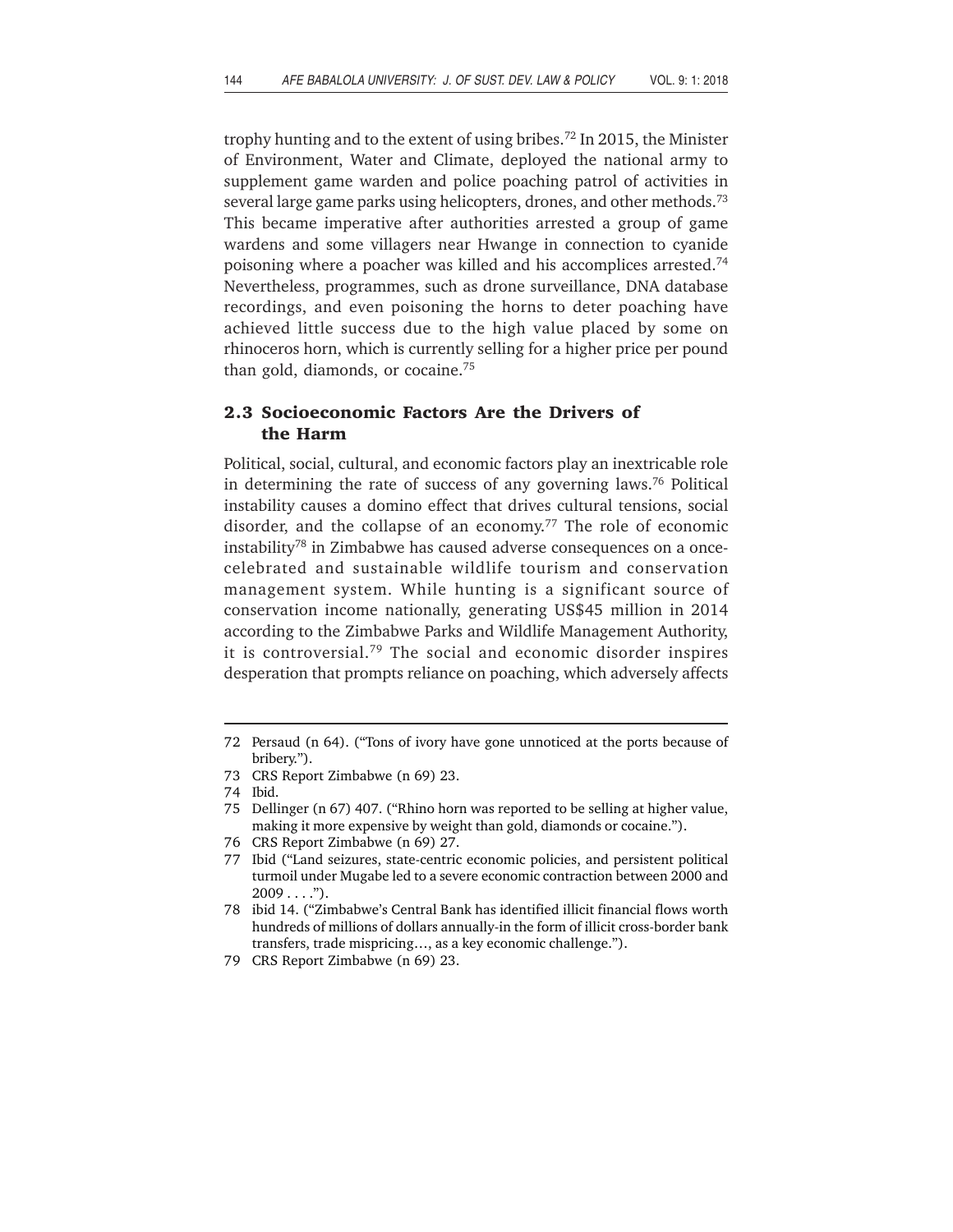wildlife's conservation and preservation of the environment. Management of wildlife and enforcement of protection mandates are critical to conservation efforts, as poverty, civil unrest, and other factors can lead to illegal use and over-exploitation of these vulnerable resources.80

Social status and cultural dimensions also shape the debate on trophy hunting.81 The use of hunting opportunities as a conservation tool, however, has led to differences of opinion over whether wildlife should or should not be killed to promote conservation objectives.<sup>82</sup> On the other hand, an indigenous observer in the developing world, one with the first-hand experience of sharing the habitat space with the wildlife, perceives trophy hunting as an amicable compromise.<sup>83</sup>

The local community may live in such proximity to the wildlife that at times it may cause death to humans and destroy crops; this is prevalent when the wildlife number increases to the extent that it is competing for living space with the humans.<sup>84</sup> In order to create harmony and reduce the wildlife and human conflict, $85$  trophy hunting has been the solution that not only brings resources to maintain the natural resources and enhance conservation efforts but also enhances the livelihood of the community.86

83 Glen Martin, "Lionizing Cecil Makes Us Feel Good, But A Trophy Hunting Ban Will Accelerate Slaughter" *California Magazine* (3 August 2015) <https:// alumni.berkeley.edu/california-magazine/just-in/2015-10-08/lionizing-cecilmakes-us-feel-good-trophy-hunting-ban-will> accessed 16 November 2017.

- 85 Lindah Mhlanga, "Conflict between Wildlife and People in Kariba Town Zimbabwe" (2001) 27 Michigan State University Africa-ejournals 39 ("Elephants and buffaloes damage and destroy property and frighten or kill people … but there is no compensation for death, injury or property damaged by animals.").
- 86 CRS Report Zimbabwe (n 69) 25. ("Under the CBNRM model, community groups often manage natural resource zones, and communities benefit from resulting jobs, tourism proceeds, and limited, regulated hunting.").

<sup>80</sup> Southern African Development Community (SADC), Food, Agriculture and Natural Resources (FANR) Directorate, "Natural Resources" <http:// www.sadc.int/themes/natural-resources/> accessed 28 April 2018.

<sup>81</sup> Dellinger (n 67) 402.

<sup>82</sup> Leader-Williams *and others* , "Trophy Hunting of Black Rhino Diceros Bicornis: Proposals to Ensure Its Future Sustainability" (2005) 8 Journal of International Wildlife Law and Policy 1, 3 (discussing the controversy behind trophy hunting as a conservation tool).

<sup>84</sup> The Humane Society International (n 17) 7.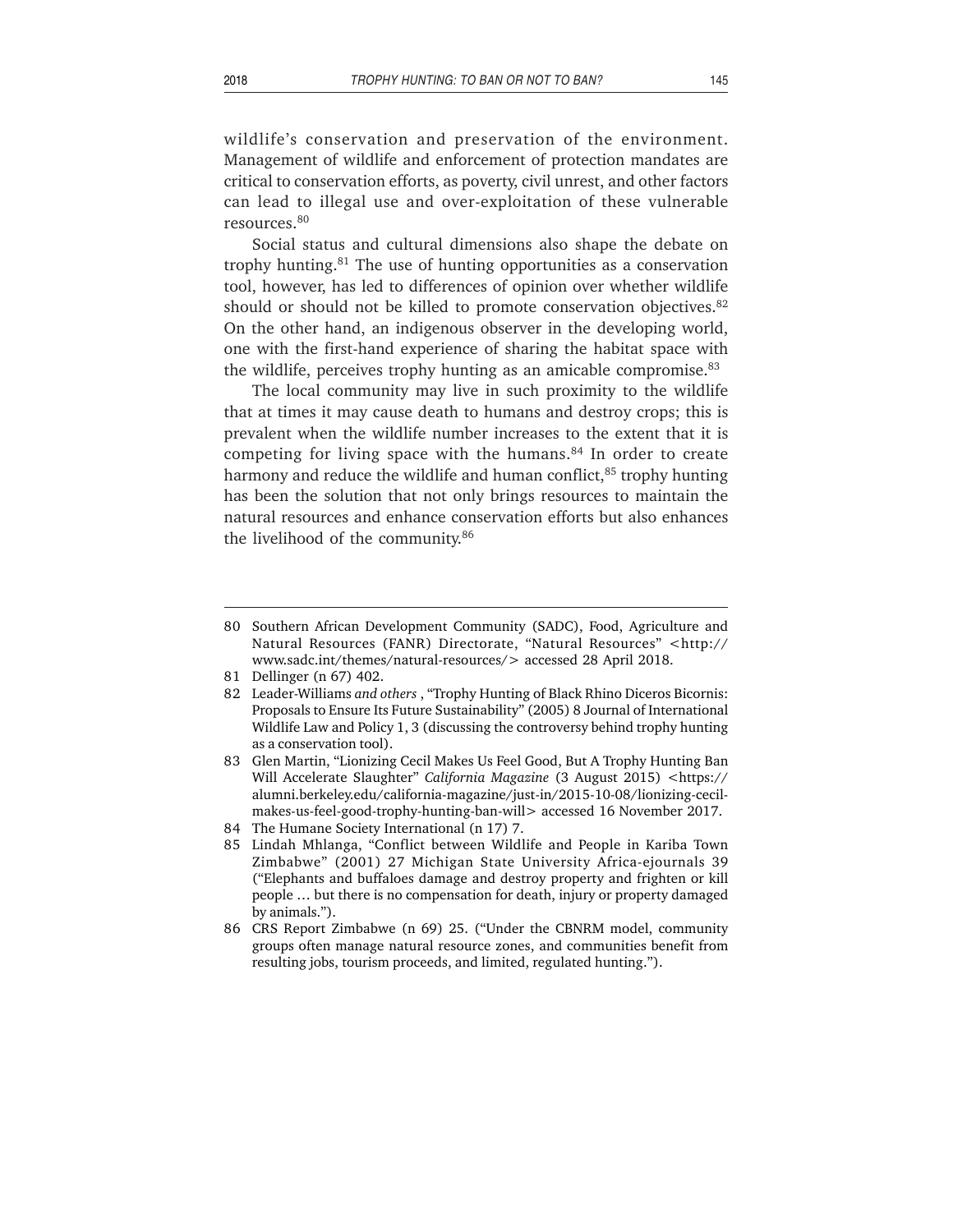IUCN highlights that the local community benefit from trophy hunting, which support infrastructure, schools and health clinics, and promote an increase in employment.<sup>87</sup> Conversely, a closer look at trophy hunting indicates that the industry employs only a few people<sup>88</sup> and that the money from hunting fees that trickles down to needy villagers is minimal.89 The critics of trophy hunting suggests that corruption could be a factor that is comingled with governmental operations such as allocating lucrative hunting areas to a specific class of people outside the impoverished local community.<sup>90</sup> Moreover, they argue trophy hunting has not stopped poaching,  $91$  particularly in countries that have a poor record of wildlife conservation.<sup>92</sup>

## **3. CURRENT LEGAL FRAMEWORK ON TROPHY HUNTING**

The governing framework on trophy hunting consists mainly of international instruments, and their local implementation in Zimbabwe, that aim to protect wildlife, safeguard the local community and the preservation of the ecosystem.

## **3.1 The Convention on International Trade in Endangered Species (CITES)**

The Convention on International Trade in Endangered Species of Wild Fauna and Flora (CITES) Conference of the Parties (CoP) has expressly acknowledged that commercial trade in wildlife may be beneficial to

<sup>87</sup> IUCN (n 4) 7.

<sup>88</sup> International Fund for Animal Welfare (n 15) 11. ("The photographic sector operates year-round versus predominantly during the hunting season, therefore it can host a larger number of guests, employs more people….").

<sup>89</sup> Adam Cruise, "Is Trophy Hunting Helping Saving Elephants? Fees from trophy hunting of elephants that are supposed to help local communities and elephants often do not", *National Geographic*, 17 November 2015 <https://news.national geographic.com/2015/11/151715-conservation-trophy-hunting-elephantstusks-poaching-zimbabwe-namibia/> accessed 28 April 2018.

<sup>90</sup> Ibid.

<sup>91</sup> Dellinger (n 67) 407. (Nevertheless, "[t]o be sure, trophy hunting is not the same as poaching, although some question whether the former is, in fact, a disguise for the latter.").

<sup>92</sup> Cruise (n 90).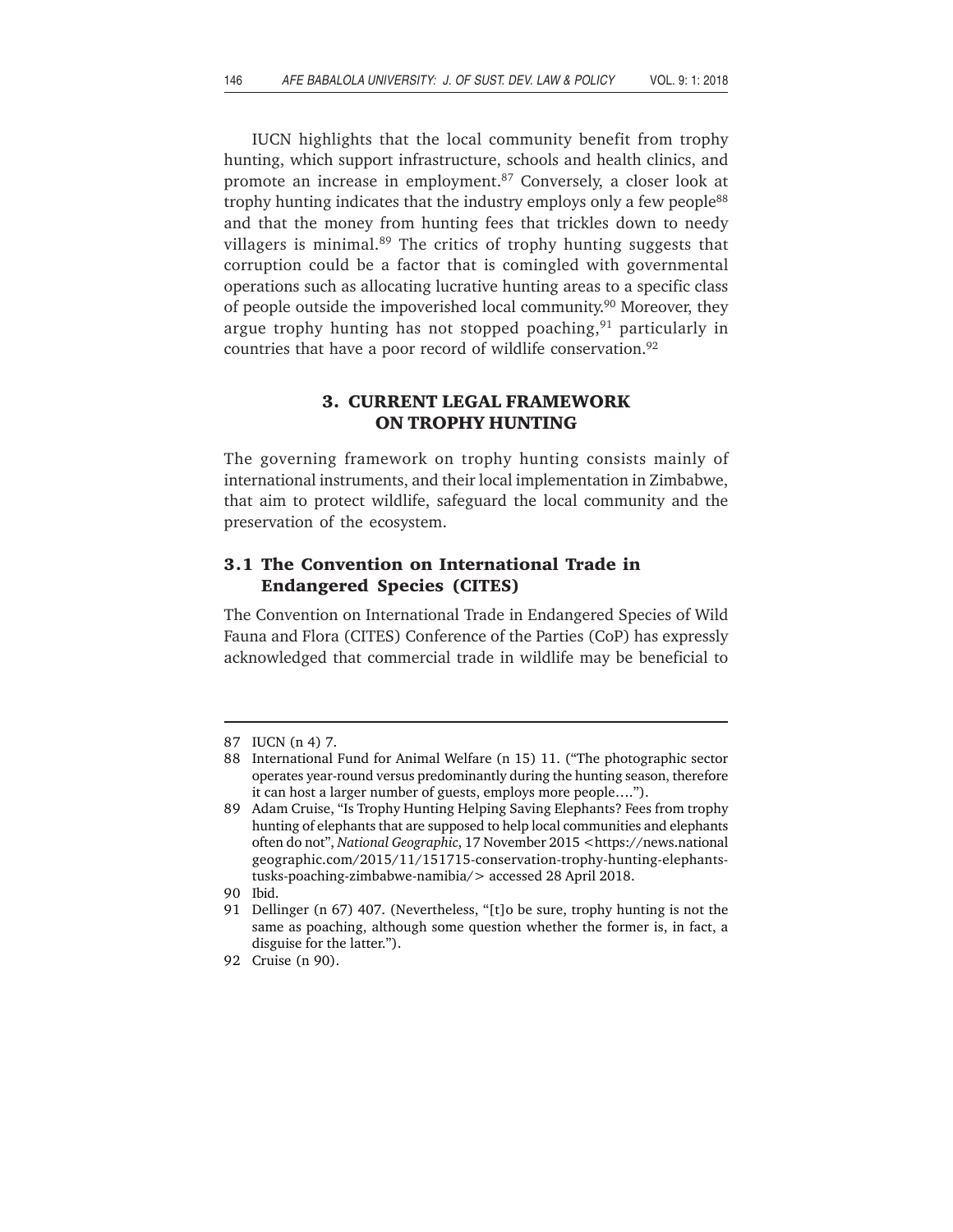species conservation and to the host community.<sup>93</sup> It has been shown that illegal wildlife trade is estimated to earn from US\$5 to US\$40 billion annually.<sup>94</sup> Further studies highlight that illegal trade in wildlife is quite lucrative and ranks third in profitability after drugs and weapons smuggling and is responsible for an estimated 40 per cent of species facing extinction.95

CITES regulates the global trade in species that are threatened with extinction.<sup>96</sup> It is a treaty that seeks to ensure that trade in species and specimens of wildlife and plants does not threaten their survival.<sup>97</sup> CITES establishes a system of import and export regulations to prevent the overexploitation of plants and animals listed in three appendices to the Convention.98 It acts as a border security guard restricting the flow of rare species and parts of species across national borders.<sup>99</sup> Different levels of trade regulations are imposed depending on the status of the listed species and the contribution trade makes to the decline of species.<sup>100</sup> Procedures are provided for periodic amendments to the appendices.101

CITES was signed by 80 nations in Washington, D.C., on 3 March 1973 and it entered into force on 1 July 1975.102 CITES currently covers 183103 member states, including Zimbabwe, which joined by accession on 5 May 1981, and the convention entered into force in Zimbabwe on 17 August 1981.<sup>104</sup> Zimbabwe's implementation of trophy hunting embraces CITES' "sustainable use" paradigm, which argues that there is a level of utilization of wildlife that is sustainable and results in

- 103 Couvillion (n 63) 764.
- 104 CITES Zimbabwe, "National Contacts" <https://cites.org/eng/cms/index.php/ component/cp/country/ZW> accessed 28 April 2018.

<sup>93</sup> Thomas G Kelch, "CITES, Globalization, and the Future of Animal Law" in Randall S. Abate (ed), *Climate Justice: Case Studies in Global And Regional Governance Challenges* (Environmental Law Institute 2016) 269.

<sup>94</sup> Ibid 279.

<sup>95</sup> Hunter and others (n 48) 1095.

<sup>96</sup> Ibid 1096.

<sup>97</sup> CITES, "Checklist of CITES Species" (2017), <http://checklist.cites.org/#/ en Index\_of\_CITES\_Species\_2017-10-01 20-51.pdf> accessed 28 April 2018 (Checklist of CITES).

<sup>98</sup> US Fish and Wildlife Service, "Digest of Federall Laws" <https://www.fws.gov/ laws/lawsdigest/treaty.html#CITES> accessed 28 April 2018.

<sup>99</sup> Hunter and others (n 48) 1096.

<sup>100</sup> Digest of Federal Laws (n 99).

<sup>101</sup> Ibid.

<sup>102</sup> Ibid.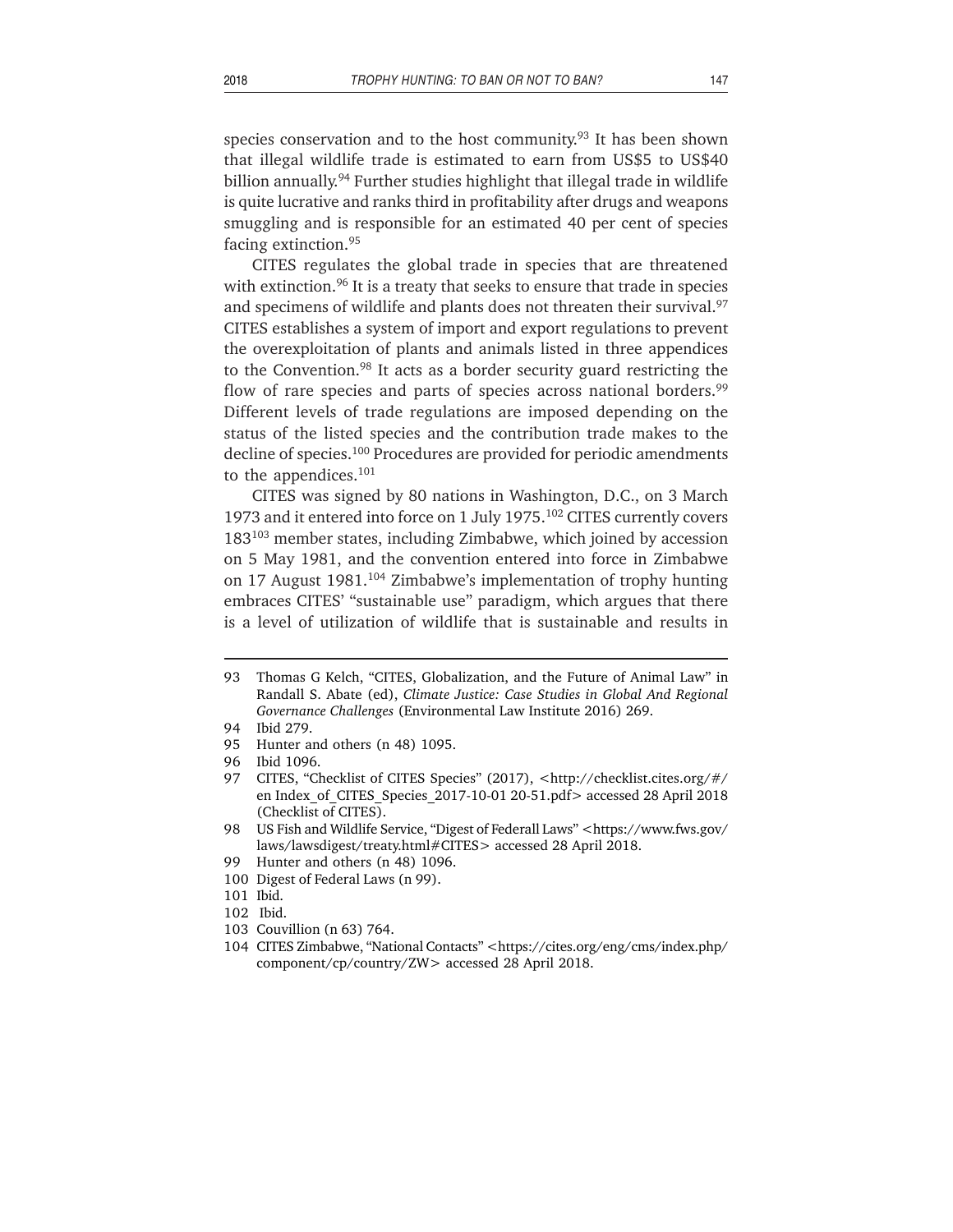substantial economic and other benefits.<sup>105</sup> CITES employs the "sustainable use"<sup>106</sup> paradigm to regulate and control the effects of trophy hunting. The purpose of this approach is to "to conserve biodiversity and contribute to its sustainable use by ensuring that no species of wild fauna or flora becomes or remains subject to unsustainable exploitation through international trade, thereby contributing to the significant reduction of the rate of biodiversity loss."107

CITES' regulatory scheme consists of a three-tiered appendix listing system that regulates trade in endangered species at different levels of stringency depending on the appendix in which a particular species is listed.108 These three appendices establish differing levels of permit requirements for the import and export of endangered and threatened species.109 There are over 35,000 plant and animal species that are listed across the three appendices.<sup>110</sup> The species may either be  $(a)$ threatened, and protected under Appendix I; (b) at risk of becoming threatened, and protected under Appendix II; or (c) protected in at least one country, which has asked other Parties to control their trade, and protected under Appendix III.<sup>111</sup>

Appendix I lists species threatened with extinction that are or may be affected by trade.<sup>112</sup> "Appendix I trade is limited to only scientific and educational purposes and to some hunting trophies."113 Whereas Appendix I is viewed as the most restrictive of the three appendices, its regulatory weakness is its allowance of trade even for threatened species that are facing extinction.<sup>114</sup> The "narrow exceptions" include conducting trade only if both the exporting and importing countries issue permits and consent to the international trade.<sup>115</sup> This narrow

- 108 Ibid.
- 109 Hunter and others (n 48) 1096.
- 110 Couvillion (n 63) 764.
- 111 Couvillion (n 63) 764.
- 112 Hunter and others (n 48) 1096.
- 113 Kelch (n 94) 276.
- 114 Lakshman D. Guruswamy, Kevin L. Duran, *International Environmental Law in a Nutshell*(4th edn, Thomson / West, 2012) 198.
- 115 Hunter and others (n 48) 1096–97.

<sup>105</sup> Kelch (n 94) 271.

<sup>106</sup> Ibid.

<sup>107</sup> CITES, "What is CITES?" (2018) <https://www.cites.org/eng/disc/ what.php> accessed 28 April 2018.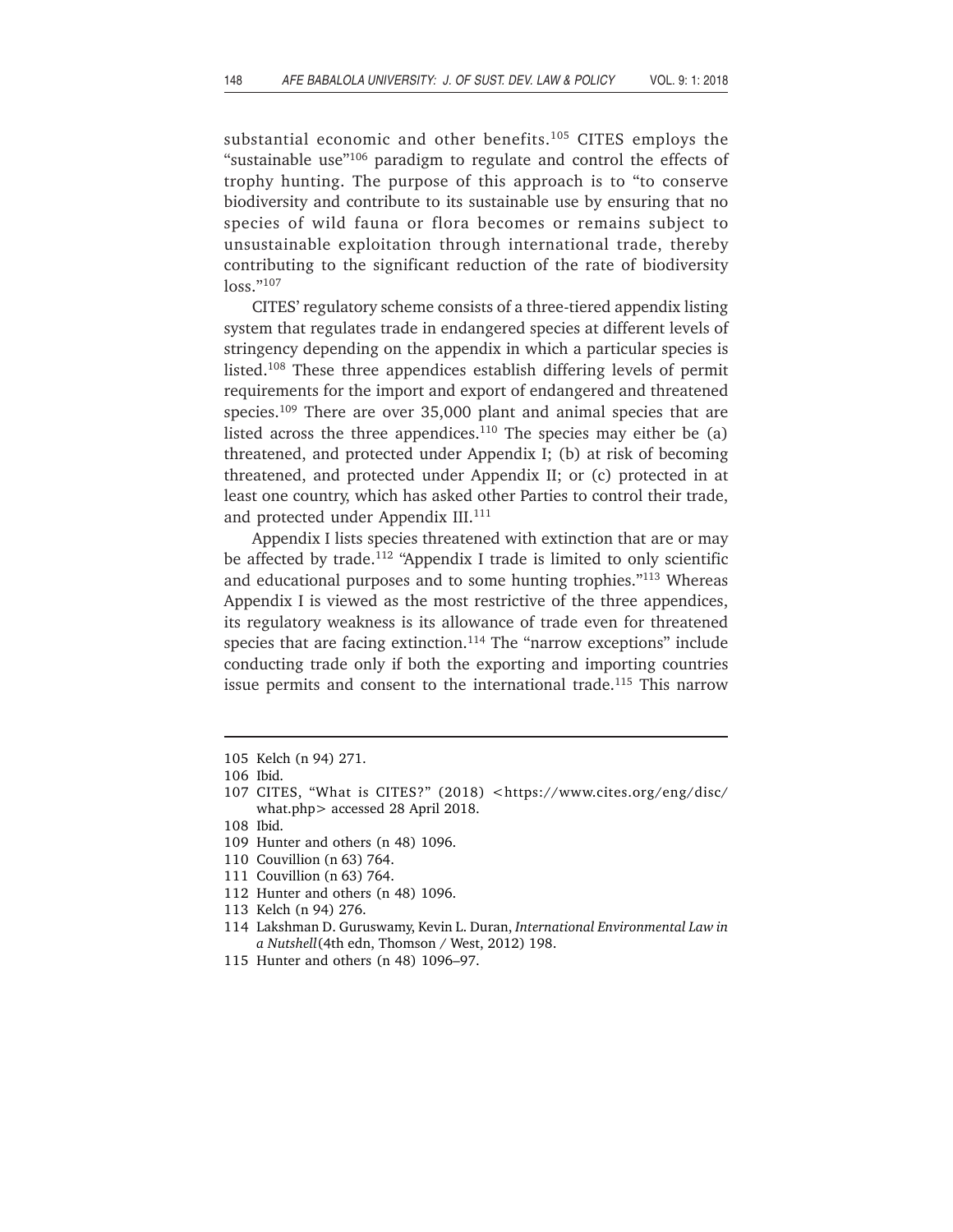exception has broad parameters and implementation measures that

may not be foreseeable dangers between developed countries. This CITES provision, which leaves it up to the importing country's discretion as to whether its Scientific Authority must confirm the export will not be detrimental to the species survival, and its Management Authority to confirm the specimen will not be used for "primarily commercial purposes," is a dangerous loophole.<sup>116</sup>

For instance, a developing country that needs foreign currency to sustain its economy may not consider the species' interest and may also enter into an agreement with a country that has a high demand for ivory and may act against its Scientific Authority's ruling to pursue this trade at the expense of the species' survival. The loophole does not consider that trade among countries may be motivated by different pressures and purposes; hence safeguarding the wildlife's interest may not be a priority.

Furthermore, permitting wealthy individuals to kill some of the very last few specimens of rare species has been indicated as repugnant to many members of the public that courts must consider these contracts unenforceable for reasons of public policy.117 Indeed, the issue becomes whether CITES, which is meant to safeguard the sustainability of endangered species, is effectively implementing protective measures through a ban that may be illusory. Yet, for many of those most endangered species, CITES creates a type of dual system called an incomplete ban.<sup>118</sup> The increased decline in elephants, for instance, may reflect CITES' failure in its implementation, particularly in permitting a reservation for Zimbabwe, Namibia, and South Africa for an Appendix I species.<sup>119</sup>

Appendix II includes species not necessarily now threatened with extinction, but that may become so unless specimens of such species are subject to strict regulation such that trade in the specimens of other species is brought under effective control.120 Appendix II is by far the largest appendix with over 32,000 listed species, including the narwhal, American alligator, and polar bear.<sup>121</sup> The African Elephant

<sup>116</sup> ibid.

<sup>117</sup> Dellinger (n 67) 397.

<sup>118</sup> Wiersema (n 2) 67.

<sup>119</sup> Guruswamy (n 115) 197.

<sup>120</sup> Kelch (n 94) 277.

<sup>121</sup> Hunter and others (n 48) 1097.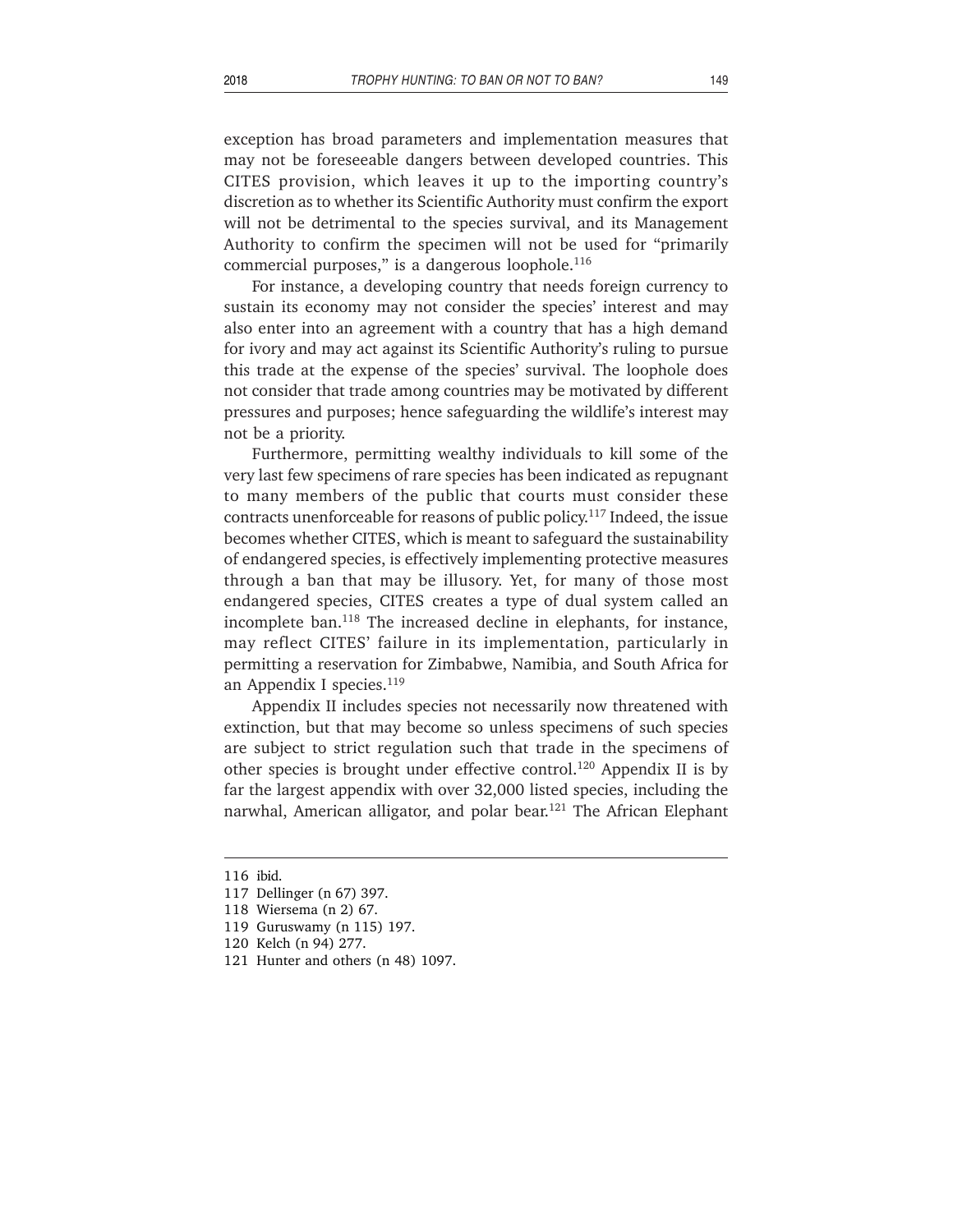found in the savannah region and in Southern Africa, known by its scientific name as *Loxondota Africana*, is currently listed in Appendix II as a threatened species, where trade in hunting trophies for noncommercial purpose is permitted.122 Trade in Appendix II species requires the issuance of an export permit but not an import permit.<sup>123</sup>

Zimbabwe seeks to amend the present Appendix II listing of its population of *Loxodonta Africana* by removing the annotation in order to achieve an unqualified Appendix II listing.<sup>124</sup> An annotation is "used to qualify the permitted extent of trade in Appendix II species."125 This annotation specifies that certain specimens can be traded and "[a]ll other specimens [which includes all raw elephant ivory] shall be deemed to be specimens of species included in Appendix I and the trade in them shall be regulated accordingly."126 The annotation includes a restriction in international trade of elephant parts (the ivory), as if it were listed in Appendix I. The annotation applies to the elephant population of Botswana, Namibia, South Africa, and Zimbabwe.127 In the case of the African elephant populations of Botswana, Namibia, South Africa, and Zimbabwe, a legally binding annotation to the Appendix II listing deems elephant ivory from these populations as being on Appendix I even though the populations are included in Appendix II.<sup>128</sup> Therefore, all commercial international trade in the ivory of African elephants is currently prohibited under CITES.<sup>129</sup>

<sup>122 1</sup> Checklist of CITES (n 98) 1265.

<sup>123</sup> Hunter and others (n 48) 1097.

<sup>124</sup> CITES (n 61).

<sup>125</sup> Convention on International Trade and Endangered Species of Wild Fauna & Flora (CITES), "E-Cop17-Prop15 Consideration of Proposals for Amendment of Appendices I and II" (2016) <https://cites.org/sites/default/files/eng/ cop/17/prop/060216/E-CoP17-Prop-15.pdf> accessed 29 April 2018 (CITES Zimbabwe's Proposal).

<sup>126</sup> Convention on International Trade and Endangered Species of Wild Fauna & Flora (CITES), "Appendices" (2017) <https://cites.org/eng/app/ appendices.php> accessed 29 April 2018.

<sup>127</sup> CITES Zimbabwe's Proposal (n 126) Annex 1 Page 19 (Annotation on the CITES Appendices applying to the elephant populations of Botswana, Namibia, South Africa and Zimbabwe (listed in Appendix II)).

<sup>128</sup> CITES, "Current rules on Commercial international trade in Elephant Ivory under CITES and Proposals to CITES CoP17", (21 July, 2016) <https:// cites.org/eng/news/Current\_rules\_commercial\_international\_trade\_e lephant\_ivory\_under\_CITES\_Proposals\_CITES\_CoP17\_200716> accessed 19 June 2018.

<sup>129</sup> Ibid.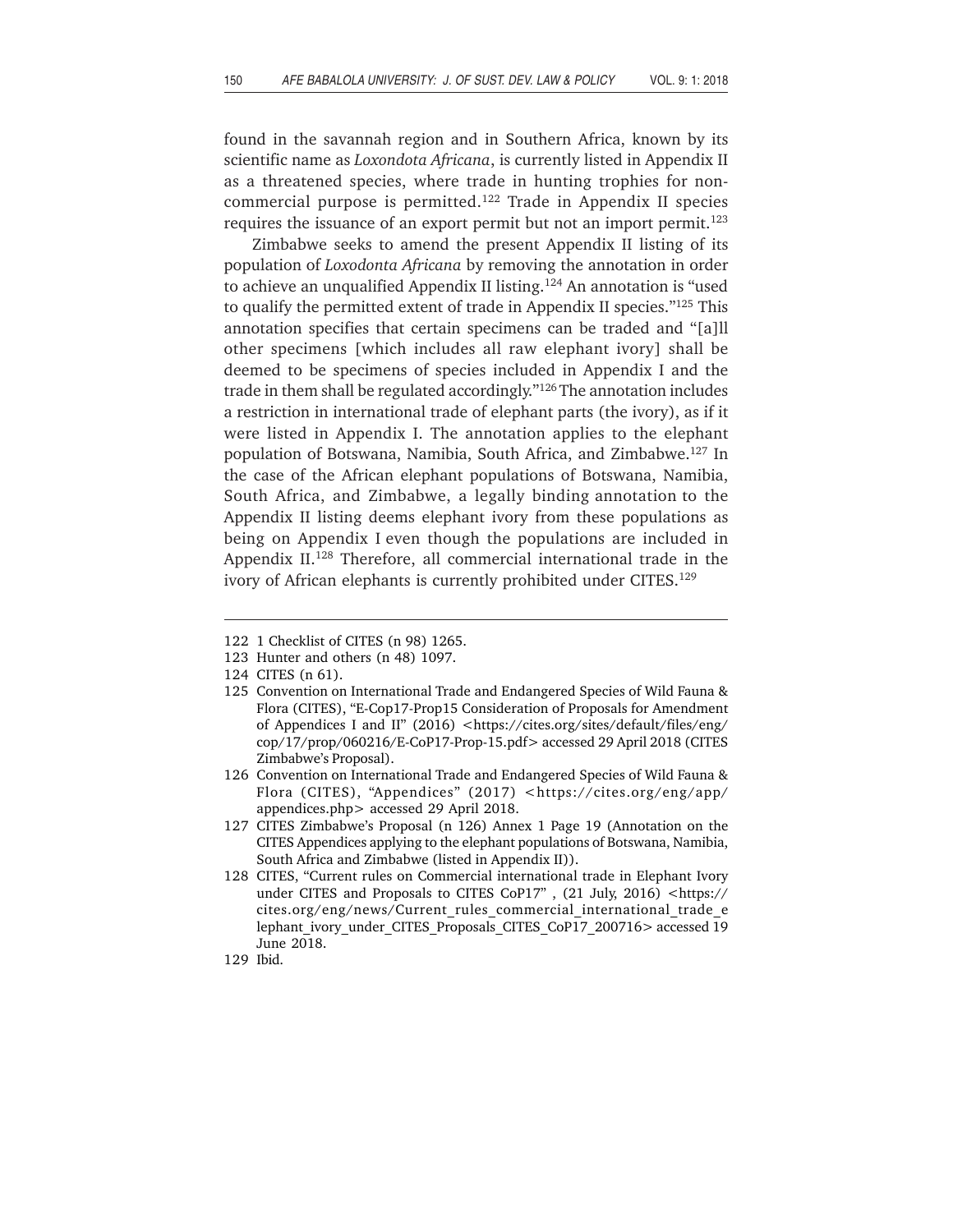Appendix III species are listed when a party currently protects the species under its domestic laws and now seeks further cooperation of CITES parties to control its international trade.<sup>130</sup> Since this listing includes species least threatened by trade, $131$  the party merely requires trade cooperation of other parties to protect the species.<sup>132</sup> There is no need for the vote at the Conference of Parties, as is required for the first two appendices,  $133$  to list or amend the listing.  $134$  The Management Authority reviews that the exported specimen was not obtained in breach of the State's laws after an export license has been issued.135 CITES requires a Certificate of Origin for all trade in Appendix III species, even if the transaction involves parties that have not listed species in Appendix III.<sup>136</sup>

CITES' successes have been asserted as its strong track record to conserve wildlife. Its failures include its ineffective restrictions on threatened species listed in Appendix I. Furthermore, its successes are evident in Namibia and South Africa, where [s]ince the approval of limited rhino hunting quotas by CITES in late 2004, their numbers have increased by 67 per cent from 2,300 to 3,900.<sup>137</sup>

Like CITES, the Southern African Development Community (SADC) recognizes the importance of conservation and sustainable use of wildlife resources in Southern Africa.<sup>138</sup> SADC expresses that "[w]ildlife tourism is an increasingly important and growing industry that brings benefits to private sector tourism businesses and local people alike."139 Through capacity building and regional integration, SADC addresses two key aspects of the United Nations Millennium Development

<sup>130</sup> Hunter and others (n 48) 1098.

<sup>131</sup> Ibid.

<sup>132</sup> Kelch (n 94) 278.

<sup>133</sup> Hunter and others (n 48) 1098.

<sup>134</sup> Guruswamy (n 115) 196.

<sup>135</sup> Hunter and others (n 48) 1098.

<sup>136</sup> Guruswamy (n 115) 196.

<sup>137</sup> IUCN (n 4) 11.

<sup>138</sup> Maria Teresa Cirelli and Elisa Morgera, *Wildlife Law in the Southern African Development Community* (CIC and FAO 2010) 18 (Southern African Development Community, (SADC), it is an intergovernmental organization for 15 Southern African nations; its Regional Protocol on preserving natural resources requires that each party must ensure conservation and sustainable use of wildlife.).

<sup>139</sup> SADC Natural Resources, "Wildlife" (2017) < http://www.sadc.int/themes/ natural-resources/wildlife/> accessed 29 April 2018.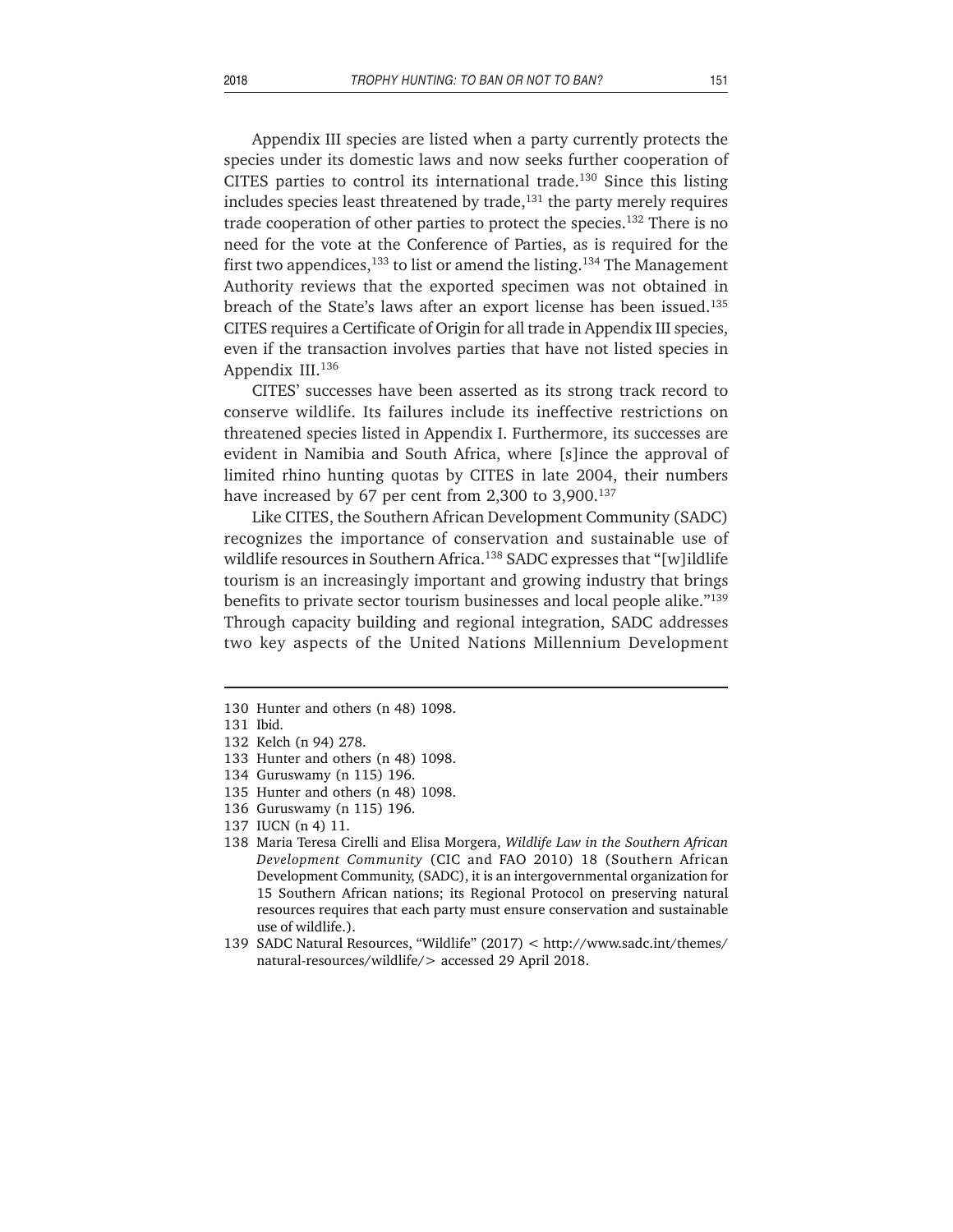Goals,140 namely, sustainable use of natural resources; and eradicating poverty.141 Important natural resources include water, wildlife, and minerals.142 To help protect these resources and foster regional cooperation, protocols and initiatives such as the development of Trans-frontier Conservation Areas (TFCA) have been spearheaded by SADC.143 TFCAs are designed to collaboratively manage shared natural and cultural resources across international boundaries for improved biodiversity conservation and socioeconomic development, which enhances and complements CITES vision.<sup>144</sup>

Like most other African countries, Zimbabwe inherited from its colonial past a system of State ownership of wildlife that resulted in a decline of wildlife outside of protected areas.<sup>145</sup> The Parks and Wildlife Act of 1975 (PAWA) provides private landholders in pre-independent Zimbabwe the right to manage wildlife for their own benefit, and this heralded an immediate reversal in wildlife declines on private land.<sup>146</sup> The Act's provisions and functions embrace advocacy for sustainable wildlife management and reinforces the objectives set to be achieved through CITES as well as SADC. However, under the current and challenging Land Reform Programme, this number has changed and wildlife conservation efforts have declined.

In 1982, the legal provisions of PAWA were extended to Rural District Councils (RDCs) on behalf of rural communities in communal

144 Ibid.

<sup>140</sup> UN Development Programme, "Sustainable Development Goals (SDGs)" (2017) <http://www.undp.org/content/undp/en/home/sustainable-developmentgoals.html> accessed 29 April 2018 ("These 17 Goals build on the successes of the Millennium Development Goals, while including new areas such as climate change, economic inequality, innovation, sustainable consumption, peace and justice, among other priorities.").

<sup>141</sup> SADC Natural Resources (n 140).

<sup>142</sup> Ibid.

<sup>143</sup> Ibid SADC Transfrontier Conservation Areas. A TFCA is defined in the SADC Protocol on Wildlife Conservation and Law Enforcement (1999) as "a component of a large ecological region that straddles the boundaries of two or more countries encompassing one or more protected areas as well as multiple resource use areas."

<sup>145</sup> Safari Club International, "Hunting is Conservation: The CAMPFIRE Program in Zimbabwe" (Safari Club International, 21 September 2015), <https:// huntforever.org/2015/09/21/hunting-is-conservation-the-campfireprogram-in-zimbabwe/> accessed 29 April 2018.

<sup>146</sup> Ibid.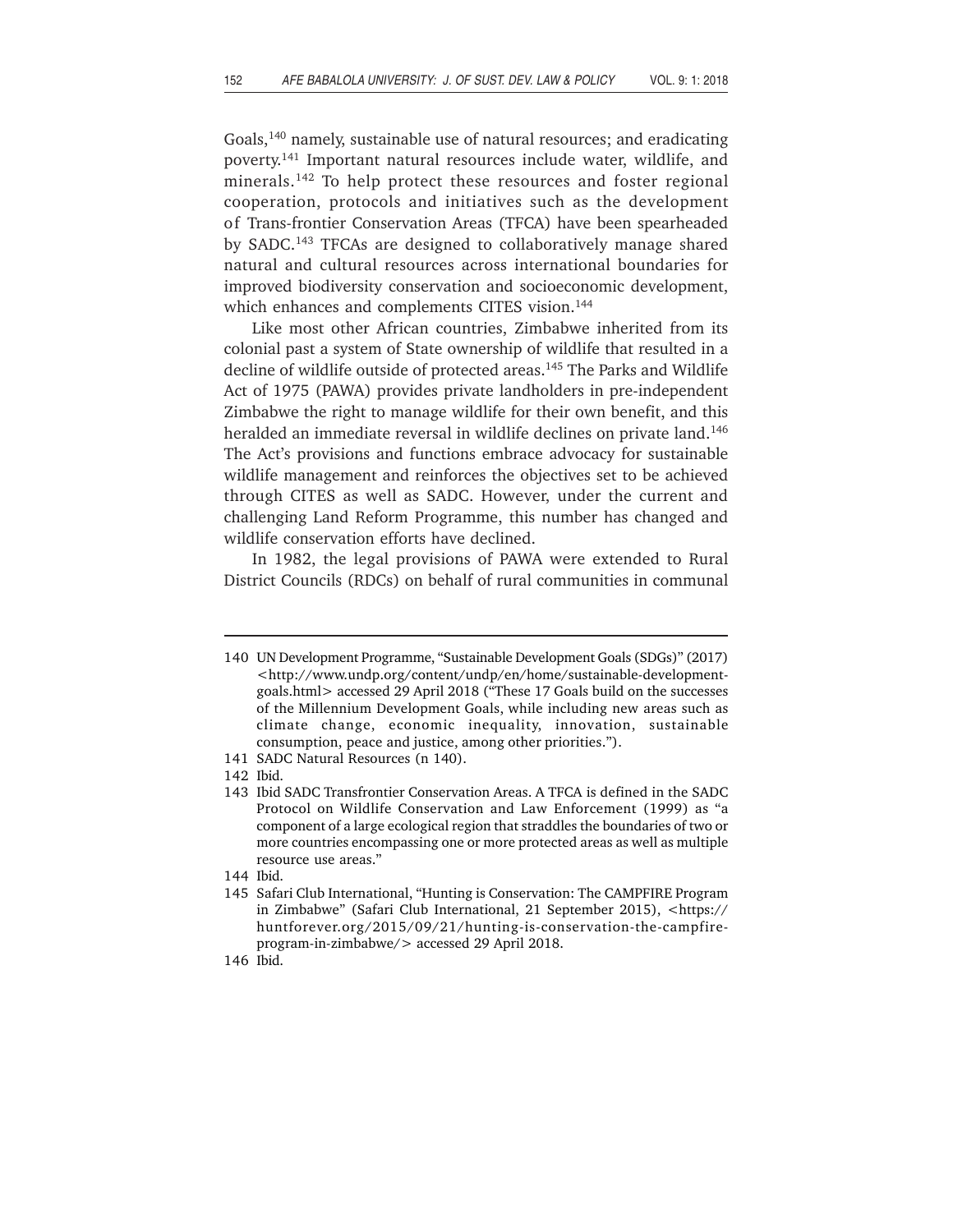lands in whose areas viable populations of wildlife are found.<sup>147</sup> It enabled them to manage and benefit from wildlife resources through the programme called Community Areas Management Programme for Indigenous Resources, popularly known as CAMPFIRE.148

# **3.2 Communal Areas Management Programme for Indigenous Resources (CAMPFIRE)**

CAMPFIRE, a 1989 initiative, is a Zimbabwean community-based natural resource management programme in which Rural District Councils, on behalf of communities on communal land, are granted the authority to market access to wildlife in their district to safari operators.149 The safari operators then sell the hunting and photographic safaris to international tourists, mostly sport hunters and ecotourists.150 This form of tourism has been instrumental in the development of highly successful community conservation models such as CAMPFIRE in Zimbabwe.151 In 1995, nearly half of Zimbabwe's fiftyfive districts (most of which still contained good numbers of wildlife) had signed on to the programme, twelve of which were earning US\$1.5 million in trophy fees, and an additional US\$97,732 from tourism, culling, and the removal of problem animals.<sup>152</sup>

From 1989-2001, CAMPFIRE generated over US\$20 million of revenue for the participating communities, 89 per cent of which came from game hunting.153 The then-novel and innovative approach was rooted in the "community conservation paradigm,"<sup>154</sup> that today merely exists on paper. CAMPFIRE seeks to ensure that communities continue farming while collecting profit from wildlife management.<sup>155</sup> Consumptive wildlife tourism in the form of hunting is encouraged in the programme. Local villagers receive 70 per cent of the license fees

154 Ibid.

<sup>147</sup> Ibid.

<sup>148</sup> Cirelli and Morgera, (n 139) 120. ("The Wildlife Based Land Reform Policy promotes secure and equitable tenure in the form of leasehold, freehold and communal tenure, and "indigenization" of the wildlife sector.).

<sup>149</sup> Frost and Bond (n 29) 776. ("The District Councils pay the communities a dividend according to an agreed formula.").

<sup>150</sup> Ibid 777.

<sup>151</sup> Higginbottom (n 3) 60.

<sup>152</sup> Ibid 72.

<sup>153</sup> Frost and Bond (n 29) 777.

<sup>155</sup> Higginbottom (n 3) 126.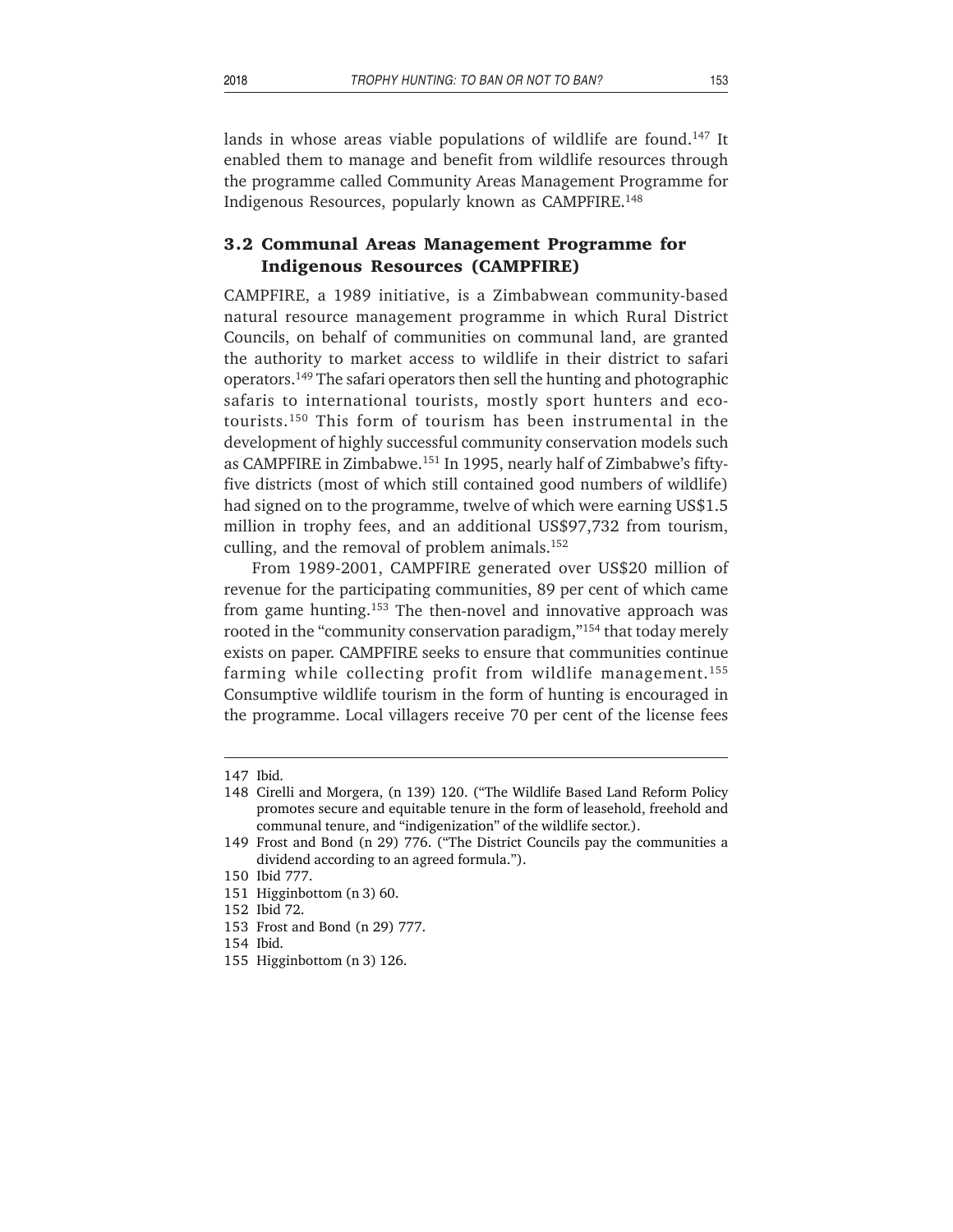that contribute to individual household and shared community needs such as schools and health clinics.<sup>156</sup>

Species management projects, such as CAMPFIRE in Zimbabwe, have seen a degree of success in giving local people a real and tangible interest in local conservation activities.157 Examples of CAMPFIRE conservation activities include local game scout training and employment, local wildlife censuses, environmental education, poaching prevention activities, and species preservation, including through flora preservation and transfers of wildlife between speciesrich and species-poor areas.158

According to a Safari Club International's article, the CAMPFIRE Program between 1989 and 2004 raised about US\$30 million, which was channelled back into the communities.159 Moreover, CAMPFIRE's impact on national income is at least US\$10 million annually.160 If the multiplier on tourism activities is included, CAMPFIRE is worth US\$20- 25 million to Zimbabwe's economic income each year.<sup>161</sup> Periodic contributions have also come from USAID, FAO, Safari Club International Foundation, and the Kellogg Foundation.162

CAMPFIRE has been used as a model for similar programmes in southern and eastern Africa.<sup>163</sup> It upholds that "hunting is an important conservation revenue source because trophy hunters often spend large amounts on hunting trips, including on licensed local professional guides, and on fees that generate revenues for communities."164 CAMPFIRE also sees hunting as having a limited environmental impact, given hunters' low numbers and resource demands compared to higher volume photographic and game viewing tourists, which typically require infrastructure that is not available in more remote areas used by hunters.165

<sup>156</sup> Ibid.

<sup>157</sup> Michael Bowman, Peter Davies, and Catherine Redgwell, *Lyster's International Wildlife Law* (2nd edn., Cambridge University Press 2010) 287 (describing the old CAMPFIRE).

<sup>158</sup> CRS Report Zimbabwe (n 69) 25.

<sup>159</sup> Hunting is Conservation (n 146).

<sup>160</sup> Ibid.

<sup>161</sup> Ibid.

<sup>162</sup> Ibid.

<sup>163</sup> Frost and Bond (n 23) 776.

<sup>164</sup> CRS Report Zimbabwe (n 69) 25.

<sup>165</sup> CRS Report Zimbabwe (n 69) 25.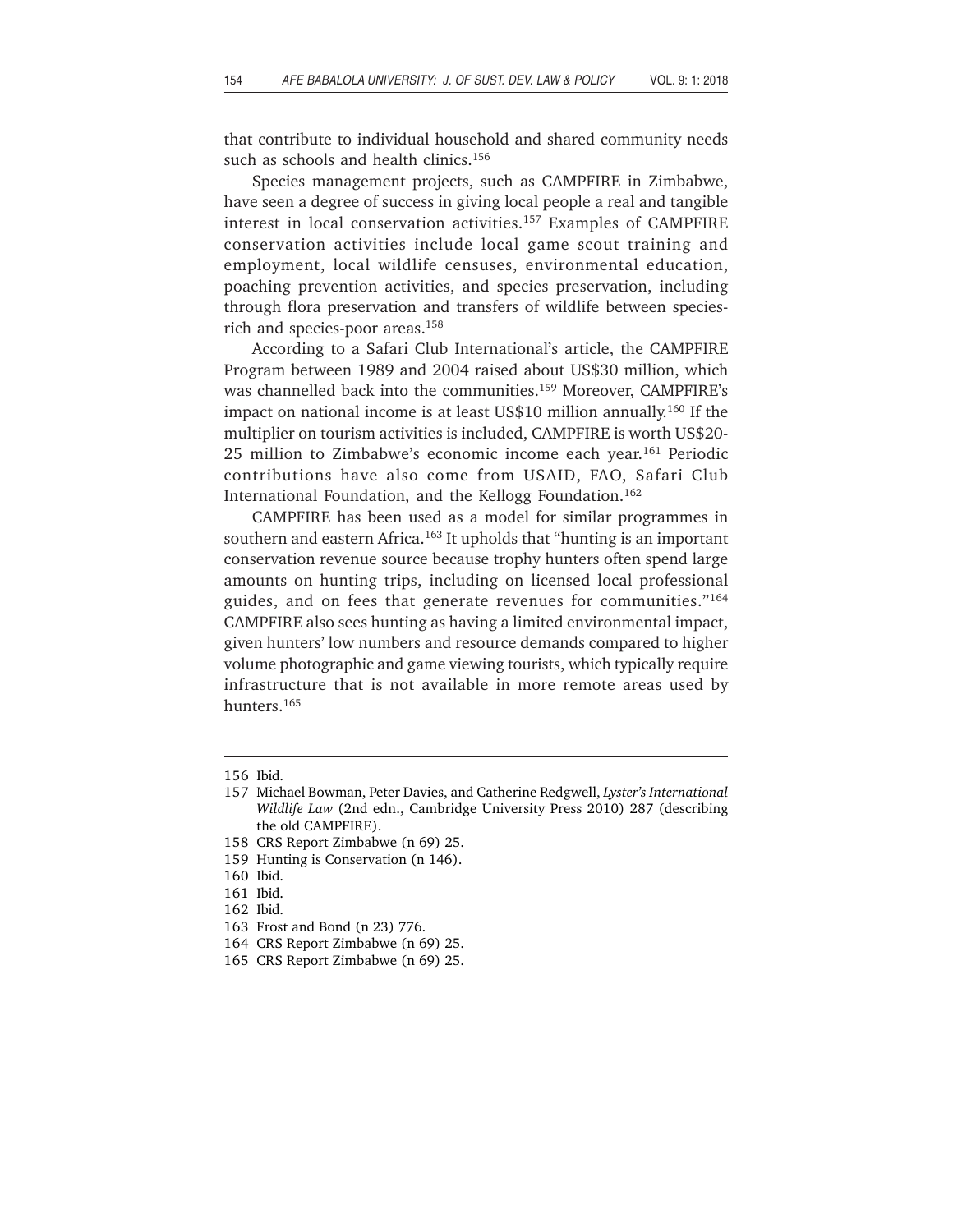CAMPFIRE was developed largely around the concept of managing wildlife and its habitat in the communal lands of Zimbabwe for the benefit of the people living in these areas.<sup>166</sup> CAMPFIRE contributes to job creation, empowerment, and diversification of livelihoods for rural communities.167 Some communities benefit from infrastructure such as clinics, schools, grinding mills, boreholes, and roads.168 Conversely, another study revealed that although the CAMPFIRE concept has been instrumental in creation of employment and infrastructure, the local community considers that no significant changes have occurred to their livelihoods.<sup>169</sup>

If the community benefits at all from CAMPFIRE, an average-sized family only earns from US\$1 to US\$3 annually,<sup>170</sup> hence the assessment that the fire in the CAMPFIRE has run out. This is a disturbing reality, considering CAMPFIRE's vision of including the community in conserving their ecosystem and receiving benefits from proper management of their natural resources. Notably, the problem is CAMPFIRE benefits few people at the top of the pyramid; the local community is hardly benefiting from trophy hunting.<sup>171</sup>

A problem with CAMPFIRE is that decisions about resource management are most frequently made outside the local communities.172 CAMPFIRE was meant to create harmony among the

172 Burns (n 19) 135. ("Wildlife tourism may bring considerable foreign exchange into a country … [i]t is rare, however, especially in less-developed countries,

<sup>166</sup> Frost and Bond (n 23) 777.

<sup>167</sup> CRS Report Zimbabwe (n 69) 25. ("CAMPFIRE maintains projects focusing on hunting, a source of about ninety percent CAMPFIRE program funding income; community based tourism; rural enterprise development; and human-wildlife conflict mitigation.").

<sup>168</sup> Hunting is Conservation (n 146).

<sup>169</sup> Edward Mutandwa and Christopher Tafara Gadzirayi, "The Impact of community-based approaches to wildlife management: case study of the CAMPFIRE program in Zimbabwe" (2009) 14 International Journal of Sustainable Dev and World Ecology 336, 344.

<sup>170</sup> British Broadcasting Company, "When is it hunting and when is it poaching?" (*British Broadcasting Company (BBC)*, 29 July 2015) < http://www.bbc.com/ news/world-africa-33699347> accessed 29 April 2018. (But critics say that while tourism is a key revenue generator in many of the areas where hunting is common, less than 0.5% of the Zimbabwe's GDP comes from trophy hunting itself, and that the benefits often fail to reach ordinary Zimbabweans.).

<sup>171</sup> CAMPFIRE Association, "Hunting is Low-Impact Tourism" (*CAMPFIRE Association*, 2017) <http://www.campfirezimbabwe.org/index.php/projectst/14-hunting> accessed 29 April 2018.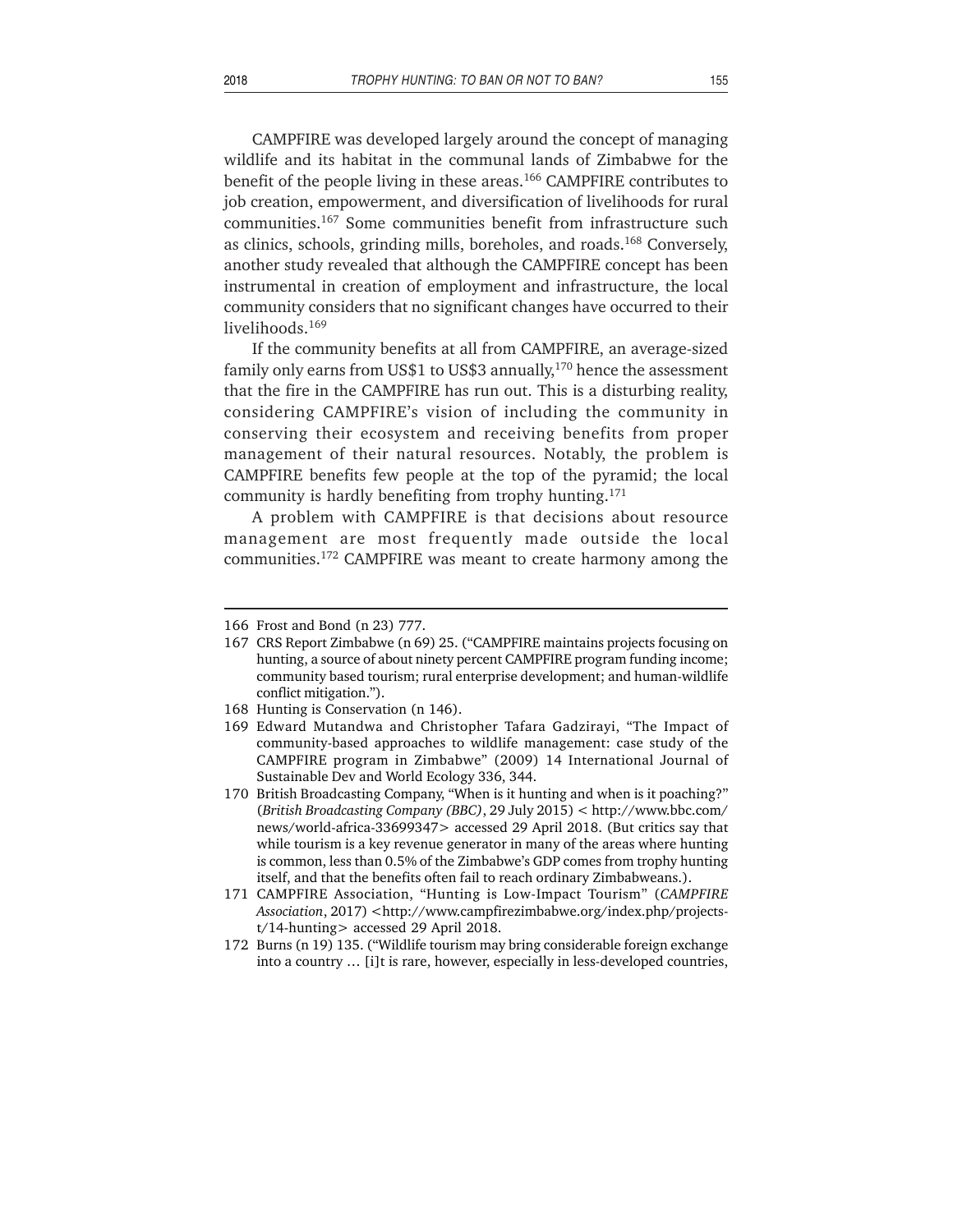local community, wildlife, and enhance the ecosystem as well as the natural habitat that each needed to continue their existence.173 However, under the CAMPFIRE programme, said a local spokesman, at least half of that revenue goes to the local communities for rural development and environmental conservation.<sup>174</sup> This ideal was upheld; man can exist in harmony with wildlife and benefit from the conservation efforts brought about by CAMPFIRE; hence, the respect for trophy hunting was born. A local spokesperson states "[o]ur people have stopped poaching, they understand that a buffalo is worth much more if it is killed by a foreign hunter, an important principle to embrace hence propagating the local, national, regional as well as the international CITES' vision."175

Nevertheless, there is a strong recognition that the participatory approach in wildlife conservation efforts is critical.176 In Zimbabwe, as elsewhere in Southern Africa, wildlife protection and sustainable environmental stewardship are widely pursued through communitybased natural resource management (CBNRM) programmes.<sup>177</sup> The United Nations General Assembly resolution on "tackling illicit trafficking in wildlife" strongly encourages Member States to support the livelihoods of rural communities through engaging with them.<sup>178</sup> It reinforces the imperative of involving the local community as partners who share their habitat with wildlife to participate in sustainable conservation projects as this will leverage their livelihoods and secure their rights to manage and benefit from wildlife.<sup>179</sup>

The core intent of CBNRM is to establish a socioeconomic stake in wildlife and other natural resources for communities by tying local livelihoods and economic incentives to sustainable resource

174 CAMPFIRE Association (n 172).

- 176 CRS Report Zimbabwe (n 69) 25.
- 177 Ibid.
- 178 GA Res 71/L 88 (n 31).
- 179 GA Res 71/L 88 (n 31).

for this to result in tangible benefits at a household level due to "leakage" of tourist expenditure from the locality visited and the capture of financial benefits by a small elite within a community…").

<sup>173</sup> IUCN (n 4) 2. (discusses that well managed trophy hunting generates revenue and incentives for the community to engage in wildlife conservation.).

<sup>175</sup> Ibid ("However, given a steady income from trophy hunting, rural people are now motivated to conserve and manage their wildlife and have the funds to protect their villages and crops.").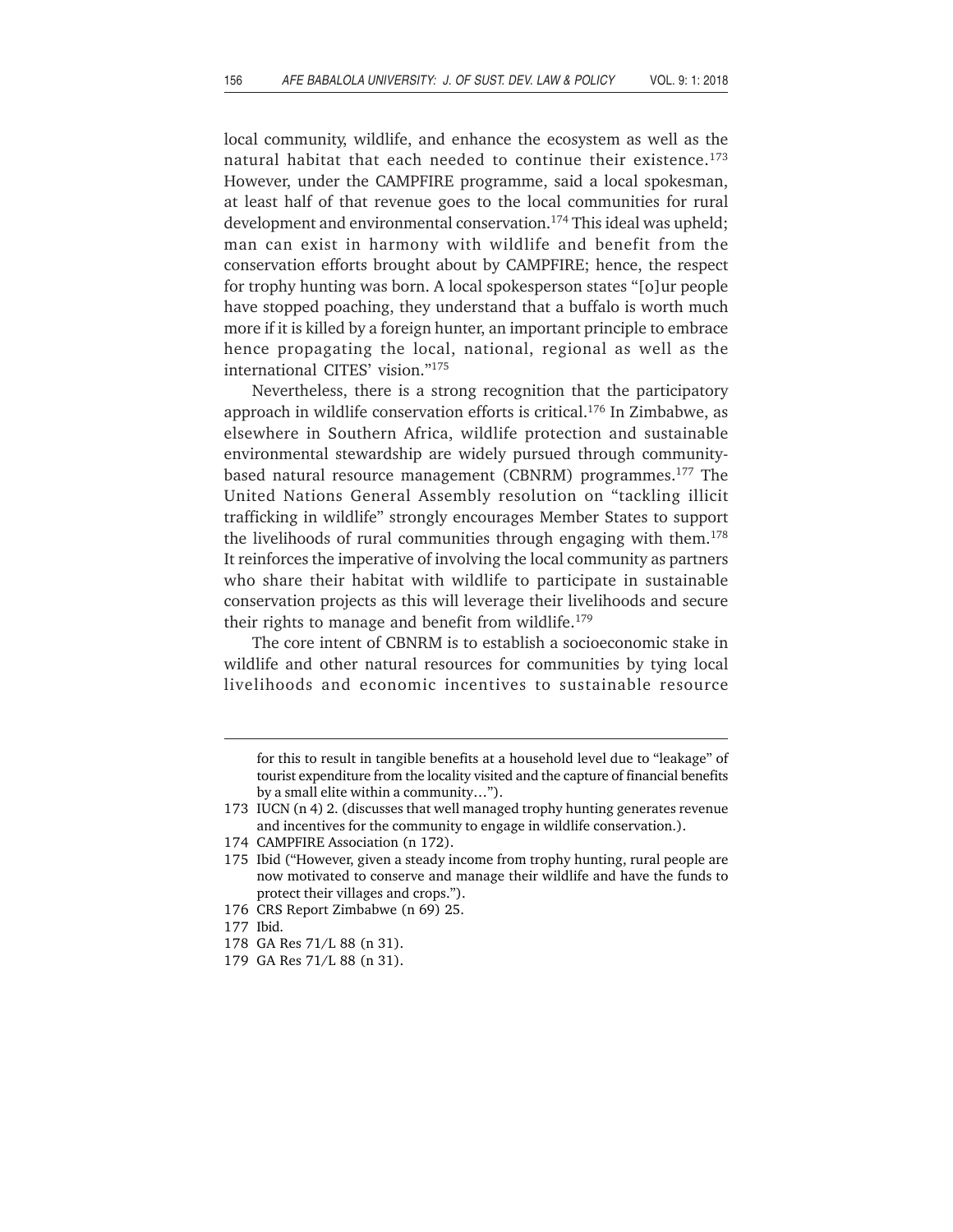management and environmental conservation efforts.<sup>180</sup> However, today, Zimbabwe's CAMPFIRE is viewed differently, in light of the neglect of the local community; the questionable and inequitable financial distribution is the problem. This problem has taken the fire out of the CAMPFIRE where each of the tripartite objectives is ignored.

# **4. PROPOSALS FOR REGULATORY REFORM IN ZIMBABWE**

If trophy hunting were to become unviable, the thousands of rural Zimbabwean households that directly benefit from CAMPFIRE would be further alienated and neglected to an impoverished existence. They would lose approximately US\$1.7 per year, which has been decreased due to the U.S. ban on imports of elephant's parts.<sup>181</sup> Therefore, instead of completely banning trophy hunting, poor policies and practices could be reformed through amendments. The legal framework should be changed to promote the tripartite objectives, thus effectively implementing wildlife conservation, conferring benefits to the local community, and preserving the ecosystem. Reformation of the existing legal frameworks should also be achieved by implementing stronger sanctions, penalties, and strategies to alleviate further plundering through poaching and improve the current implementation of CITES and CAMPFIRE. These approaches will create teeth through amendments and muscle through greater enforcement to achieve their common objectives that safeguard the tripartite objectives.

Moreover, effective engagement with the local community will build sustainable grassroots management. The support from responsible national agencies<sup>182</sup> to improve governance will also shape the success of the tripartite objectives.183 Historically, unregulated hunting in some continents led to the extinction of some wildlife.<sup>184</sup> In recent times, declines in wildlife populations have been associated with illegal hunting, over harvesting, droughts, and fragmented and weak hunting policies that regulate harvesting of wildlife species.<sup>185</sup>

<sup>180</sup> CRS Report Zimbabwe (n 69) 25.

<sup>181</sup> IUCN (n 4) 8.

<sup>182</sup> IUCN (n 4) 2.

<sup>183</sup> Ibid.

<sup>184</sup> Muposhi and others, "Trophy Hunting and Sustainability" (n 34) 2.

<sup>185</sup> Ibid.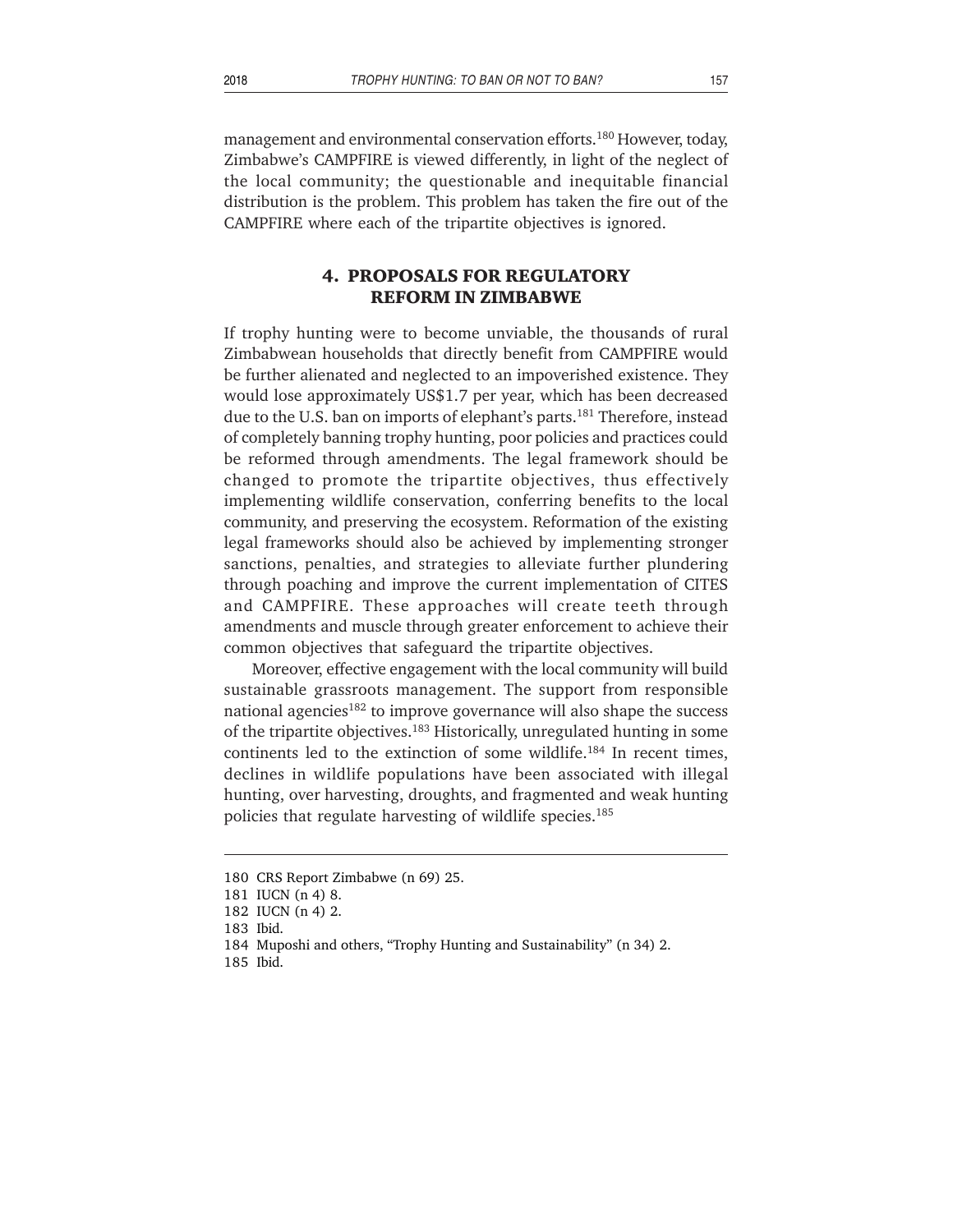#### **4.1 Proposed Amendments to International and Local Frameworks**

## **4.1.1** *Reforming CITES to Address Unsustainable Exemptions*

Current exceptions in CITES undermine the effective implementation of the Convention. Exceptions must be removed for Appendix I species unless the species can no longer be regarded as threatened. Furthermore, exceptions could be reasonably narrowed for the two remaining appendices. A potentially larger loophole is the use of reservations under Article XXIII, where countries have a right to opt out of the Convention with respect to any specific listing,<sup>186</sup> which is a serious blunder in seeking a strong regulatory scheme in Appendix I. Article XXIII should be subordinated by the power of Appendix I that should change its listing only when the species is rendered no longer threatened but safe and abundantly sustainable for present and future generations.

Any reservation in relation to Appendix I may have serious and devastating consequences. Such reservations mean that the States shall be treated as a state and not a party to the treaty with respect to trade in a particular species,  $187$  which may result in the decline of the wildlife that is already threatened. Article XXIII should only be used in limited circumstances for Appendix II species, and for Appendix III, which is usually based on a unilateral State's request. This adjustment would help CITES become a stronger and more effective conservation tool.

CITES' recognition that implementation of some listings, especially Appendix I listings, may adversely impact livelihoods of rural communities when this affects their employment and basic necessities, is commendable.188 However, this empathy must not justify the use and trade of threatened species. The recognition that local communities benefit from these species should be the very reason why they should be protected rather than adopt a fickle standard that will devastate the

<sup>186</sup> Hunter and others (n 48) 1099. (Allowing reservations for threatened species fosters trophy hunting to exceed its quotas in pursuit of trade for countries that need foreign exchange at the expense of the wildlife's interests.).

<sup>187</sup> Hunter and others (n 48) 1099.

<sup>188</sup> CITES and Livelihoods, "Resolution Conference 16-6 Rev CoP17" (2017) <https://cites.org/sites/default/files/document/E-Res-16-06-R17.pdf> accessed 19 June 2018.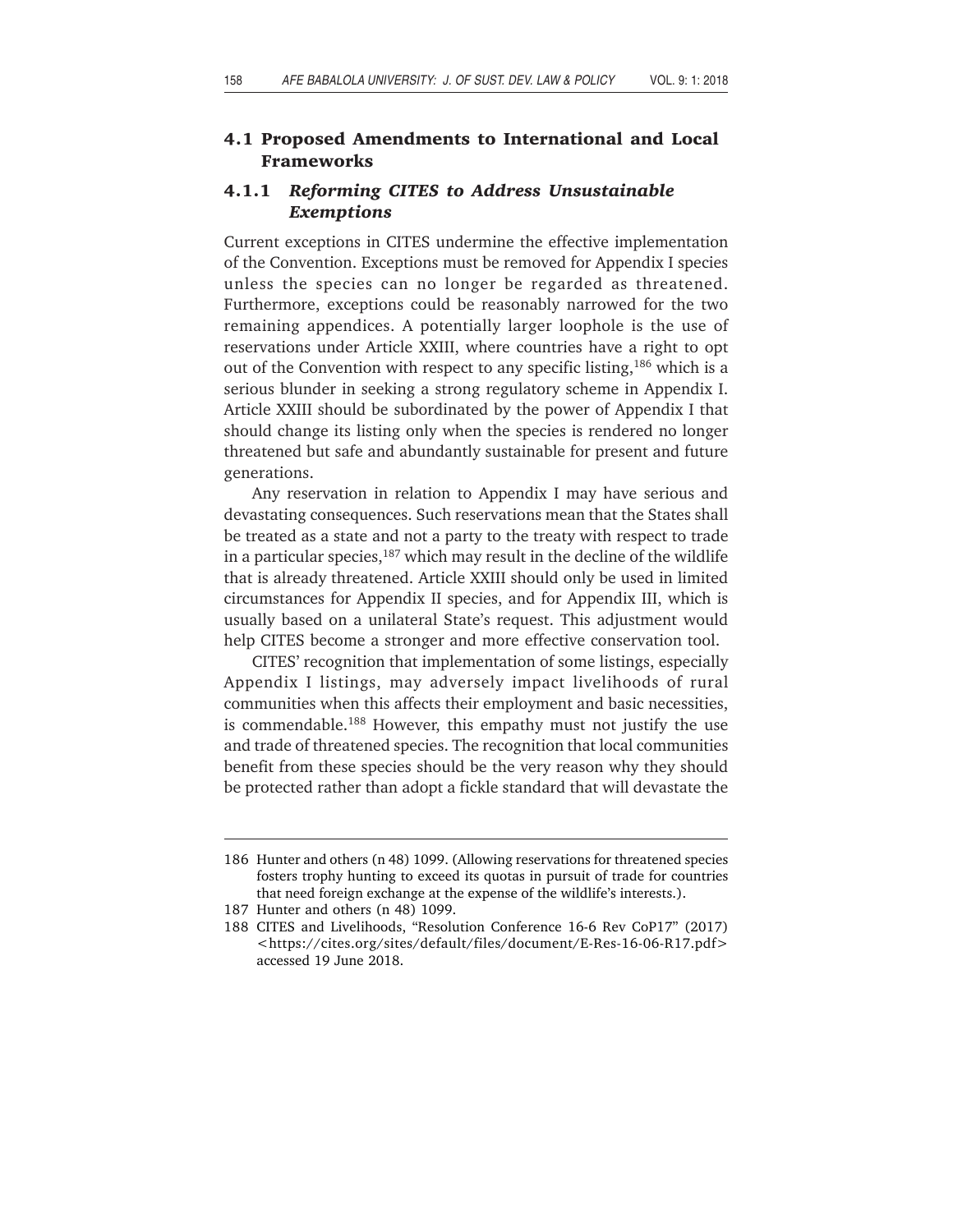communities even further when the species becomes extinct. Malleable rules tend to be superficial and unfruitful to propel the desired vision. It should be a non-negotiable rule that when a species is listed under Appendix I, the species cannot be down-listed unless it is no longer threatened or endangered.

America's suspension of transportation of elephant parts from Zimbabwe is an example of how wildlife may be protected when domestic189 law of a foreign state prevails over international treaties that are insufficient to safeguard the wildlife's interests. In this case, despite Zimbabwe's submission of its report that its management of the wildlife was sustainable and in accordance with Appendix II of CITES, the U.S. was not convinced.190

The ban was initially justified by the USFWS' finding that Zimbabwean conservation plans did not adequately specify goals and progress towards conserving elephant populations.191 USFWS reinforced that the government had insufficient data with which to assess the status of its elephant populations and lacked adequate capacity to effectively implement and enforce elephant-related laws.<sup>192</sup> The U.S. reasoned that although it facilitates imports of trophy hunting parts through Appendix II of CITES, it also stated that it is conditioned on Zimbabwe also satisfying standards that are set forth under the ESA, which have not been met. $193$ 

In late 2015, after a review of scientific and commercial information, USFWS also listed a subspecies of lion found in eastern and Southern Africa, *Panthera leo melanochaita,* as threatened under the ESA.194 Moreover, a concurrent rule was enforced in 2016, that restricted imports unless they complied with a strict and comprehensive process to ensure that such imports are legally sourced, ESA-compliant, and

<sup>189</sup> International Fund for Animal Welfare (n 15) 17. ("Countries that are Parties to CITES can also pass laws that go beyond the guidelines of CITES.).

<sup>190</sup> imbabwe Sanctions Regulations, Rules and Regulations, 79 Federal Register (2014), July 31, 2014, 44251 – 44633 "Notice of Continued Suspension of Zimbabwe Imports of Elephant Trophies taken on or After April 4, 2014".

<sup>191</sup> USFWS Press Release (n 50). (USFWS further stated "[i]f we want to ensure that healthy lion populations continue to roam the African savannas and forests of India, it's up to all of us – not just the people of Africa and India – to take action.").

<sup>192</sup> CRS Report Zimbabwe (n 69) 24.

<sup>193</sup> Federal Register (n 191).

<sup>194</sup> CRS Report Zimbabwe (n 69) 24.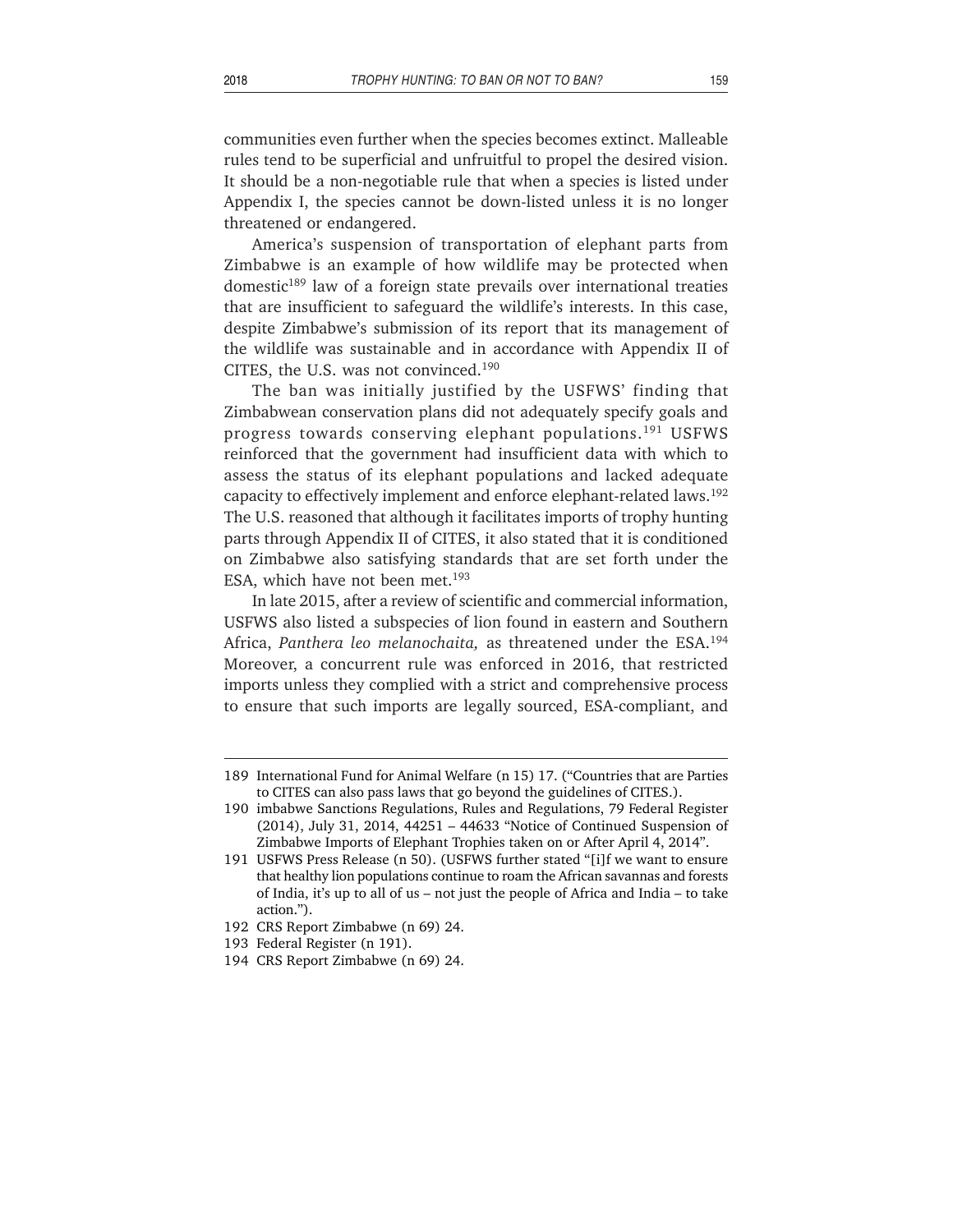originate only from countries with well-managed, scientifically-based lion species conservation programmes.<sup>195</sup> This sends another message that wildlife conservation must be achieved even if CITES lacks the power when a stricter foreign domestic ESA compliance rule stands as a stronger advocate for the wildlife's interest.

America's ban on transporting of elephant parts through its ESA should be emulated by other countries, where the stricter rule prevails to safeguard the wildlife's interests.196 The U.S. has taken steps to promote wildlife conservation in Zimbabwe, including by placing temporary bans on the import of sport-hunted elephant trophies and imposing permit requirements on lion imports.<sup>197</sup> Consequently, the ESA's superseding of CITES required standards conveys that new standards must be accomplished to stop states from risking endangered or threatened species through importation of hunting trophies. In using the Endangered Species Act (ESA), $198$  the U.S. has set a pathway for other states to follow in suspending transportation of endangered animal parts. The private industry's response by airlines to stop transportation of animal parts after Cecil the Lion's death shapes the movement towards sustainability.

Moreover, the private sector played an integral role in the aftermath of Cecil the Lion, when the airlines' response was stronger than CITES after they banned transportation of endangered animals. They imposed a transportation moratorium that prohibits transportation of trophy animals and animal parts of endangered species from Zimbabwe, which included the Big Five.199

<sup>195</sup> Ibid.

<sup>196</sup> Zimbabwe Sanctions Regulations, Rules and Regulations 80 Federal Register 42,373-42,705, (July 17, 2015). (The suspension on importation of trophies taken during calendar year 2015 or future hunting seasons could be lifted if additional information on the status and management of elephants in Zimbabwe becomes available that satisfies the conditions of the 4(d) special rule under the Endangered Species Act.).

<sup>197</sup> CRS Report Zimbabwe (n 69) Summary.

<sup>198</sup> The Humane Society International (n 17) 6. ("Any U.S.-based hunter will require a USFWS permit to import lion trophies, which can only be issued if the killing enhances the survival of wild lion populations, a standard few hunts are likely to meet.").

<sup>199</sup> Ibid 27. (discusses how the killing of Cecil the Lion drew global attention, condemnation, and calls for an end to lion hunting in Africa, and prompted several airlines to stop transport of animal trophies.).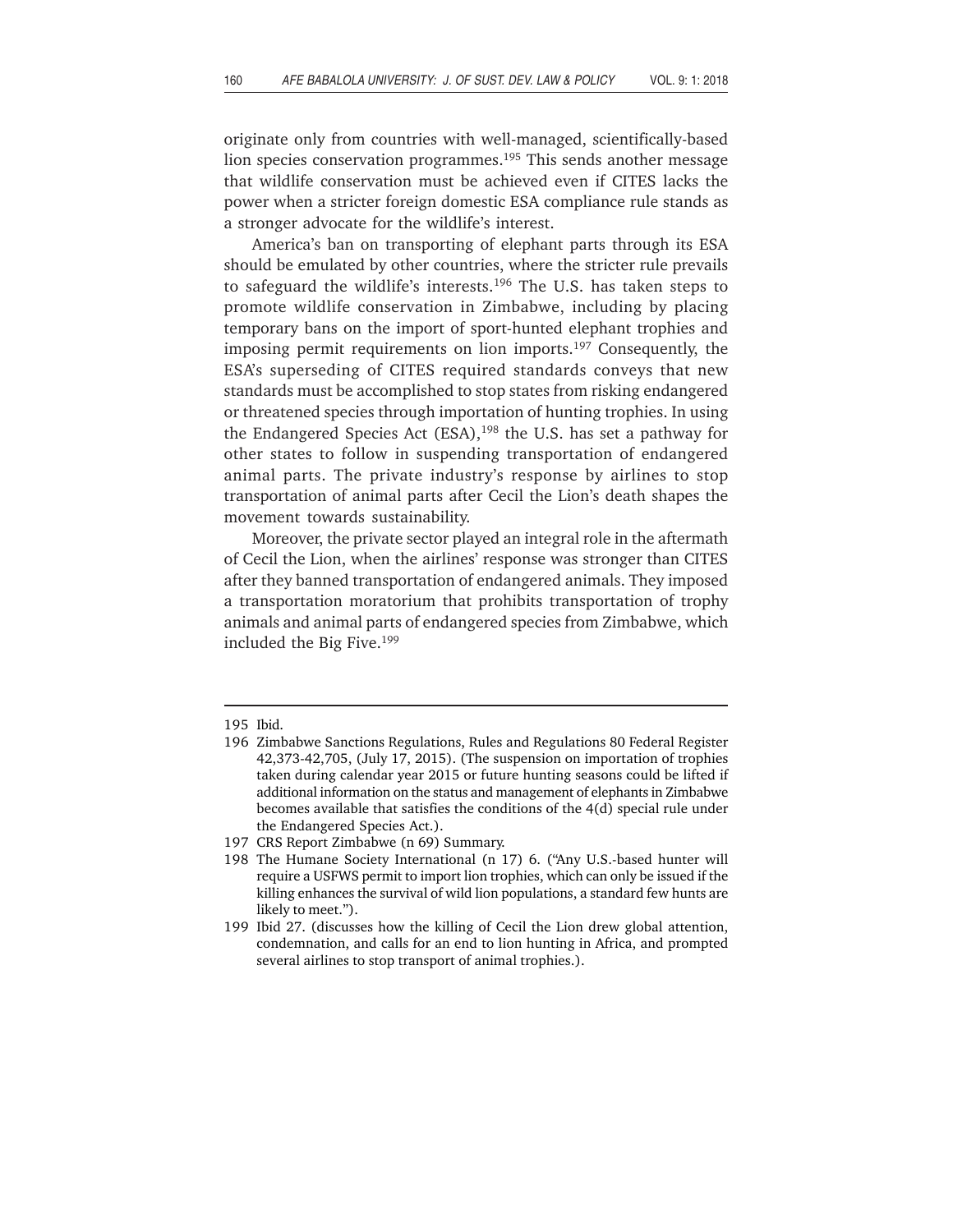Despite the rhetoric that the airlines' embargo has been a result of the negative and emotive media framing of trophy hunting in Zimbabwe following the controversial killing of Cecil the Lion,200 the airlines are sending an important message about the importance of wildlife conservation. The argument that this negative media framing and imposition of embargos may render Zimbabwe a less attractive trophy hunting destination and have negative socioeconomic results<sup>201</sup> may be outweighed by the ideal that wildlife possess the right to live. Unsustainable use and exploitation of natural resources is prohibited. It must not be justified to enhance economic pursuits, as this proves dire not only to the wildlife but to local communities and future generations when the ecosystem has been misused. The airlines' ban on transportation of endangered and threatened species' parts deters illicit trafficking of wildlife and thereby protects the wildlife. Consequently, CITES must change its implementation methods to incorporate new standards that do not allow for reservations, opting out, and exceptions when the existing legal framework is no longer effective to combat the decimation of wildlife.

### **4.1.2** *CAMPFIRE: Reigniting the Fire that Ran out of the Camp*

CAMPFIRE needs to be revived; it needs to adopt an unprecedented approach to manage the national and local funds that is integral to effect a positive change for both animal and human welfare. In order to set new standards of accountability and transparency, CAMPFIRE should create a Finance Task Force. This Task Force will include a significant representation of the local community not only made up of Rural District personnel but ordinary residents. There should be a rotational scheme for both professionals and locals, who will be able to serve in the Committee for a two-year term. This approach would prevent complacency that could potentially lead to corruption.

Furthermore, CAMPFIRE could be updated to allow the local communities to exercise their rights to sue for compensation. Local communities, under the amended CAMPFIRE, should be able to sue the Parks and Wildlife Management Authority pursuant to PAWA, Part II, Section  $(3)$ ;<sup>202</sup> when they have suffered neglect, damage to property

<sup>200</sup> Muposhi and others, "Trophy Hunting and Sustainability" (n 34) 3.

<sup>201</sup> Ibid.

<sup>202</sup> PAWA (n 9) Part II, § 3.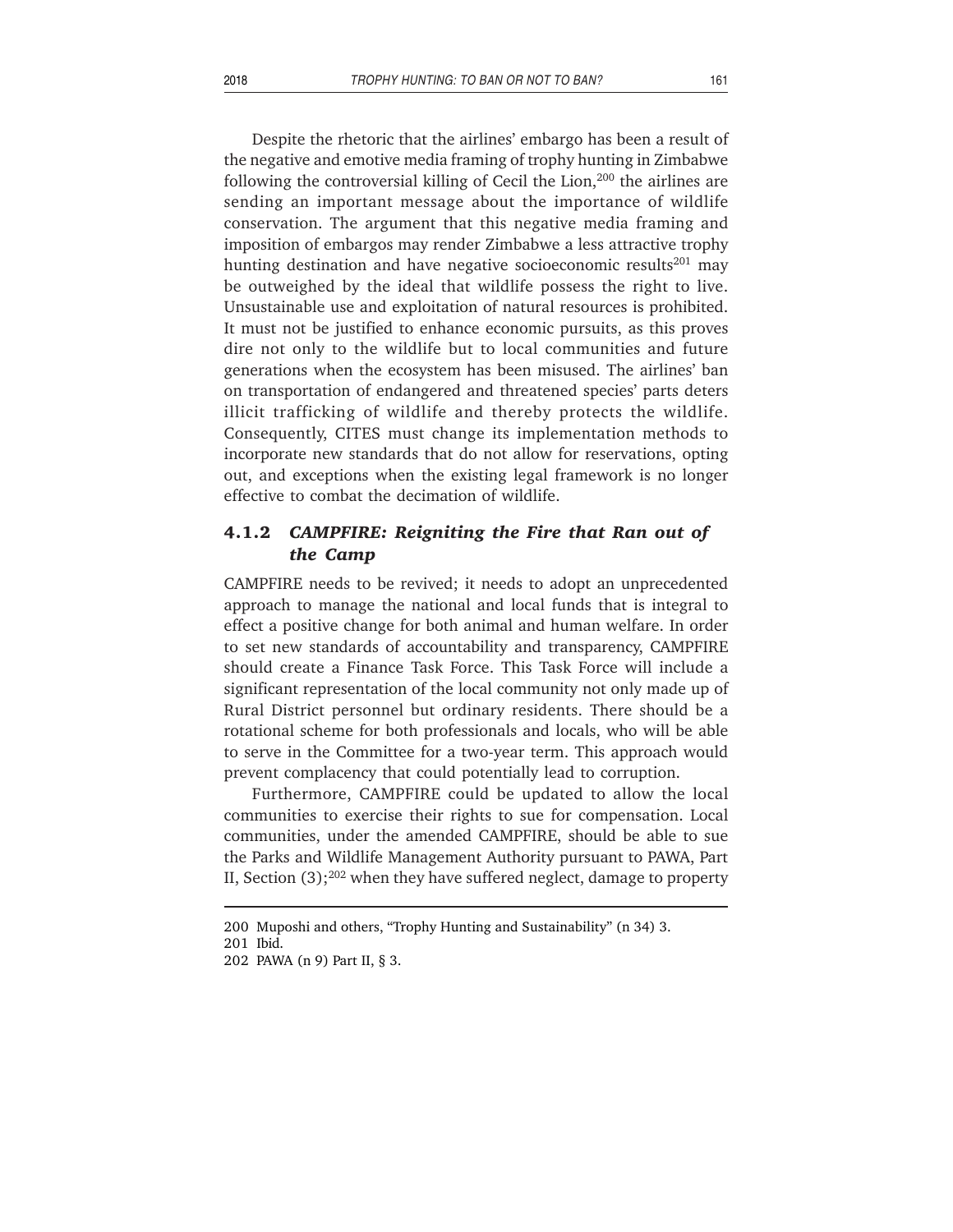and self, or loss of enjoyment due to poaching and use of their habitat. The loss of income and unrealized benefits should be considered and accounted for in a reasonable and objective manner. The inequitable system that allows a certain class to benefit and leave the poor local community to suffer must be reformed.

# **4.1.3** *The Need for Special Reporting and Monitoring Standards*

Special compliance and monitoring standards should be mainstreamed into the process of issuing permits or licenses to hunt, training professional hunters, and ensure the local community have been educated on the programme. Biannual reporting on the progress of adopting human rights based approach<sup>203</sup> must be monitored, and data on the decline or increase of a species population through scientific findings must be reported. The pecuniary benefits must also be recorded, tracked, and measured to ascertain how much is being allocated to wildlife conservation, local community, and the ecosystem.

Requiring Environmental and Wildlife Contribution Certification to tourist hunters by educating them about the community and the impact of wildlife tourism will be part of the reform. Some individuals wish to conserve species for future generations and are prepared to pay for this effort.<sup>204</sup> This represents an economic bequest value that will contribute towards resources geared to wildlife conservation, employing the local community to be anti-poaching rangers, and using their education to increase their understanding of the values of conservation.205 The certification may also include a tracking method that creates a record for a trophy hunter, their origin, their

<sup>203</sup> Damilola S. Olawuyi*,* "Advancing Climate Justice in National Actions: The Promise and Limitations of the United Nations Human Rights-Based Approach" in Randall S. Abate (ed), *Climate Justice: Case Studies in Global and Regional Governance Challenges* (Environmental Law Institute 2016) 8 ("The Common Understanding on HRBA's… identifies the HRBA as a policy frame for mainstreaming human rights norms, standards, and principles into legislation, policies, and planning to ensure that citizens' interests are protected at all times.").

<sup>204</sup> Clem Tisdell and Clevo Wilson, "Economics of Wildlife Tourism" in Karen Higginbottom (ed), *Wildlife Tourism: Impacts, Management and Planning* (Common Ground Publishing Pty Ltd 2004) 148.

<sup>205</sup> Ibid.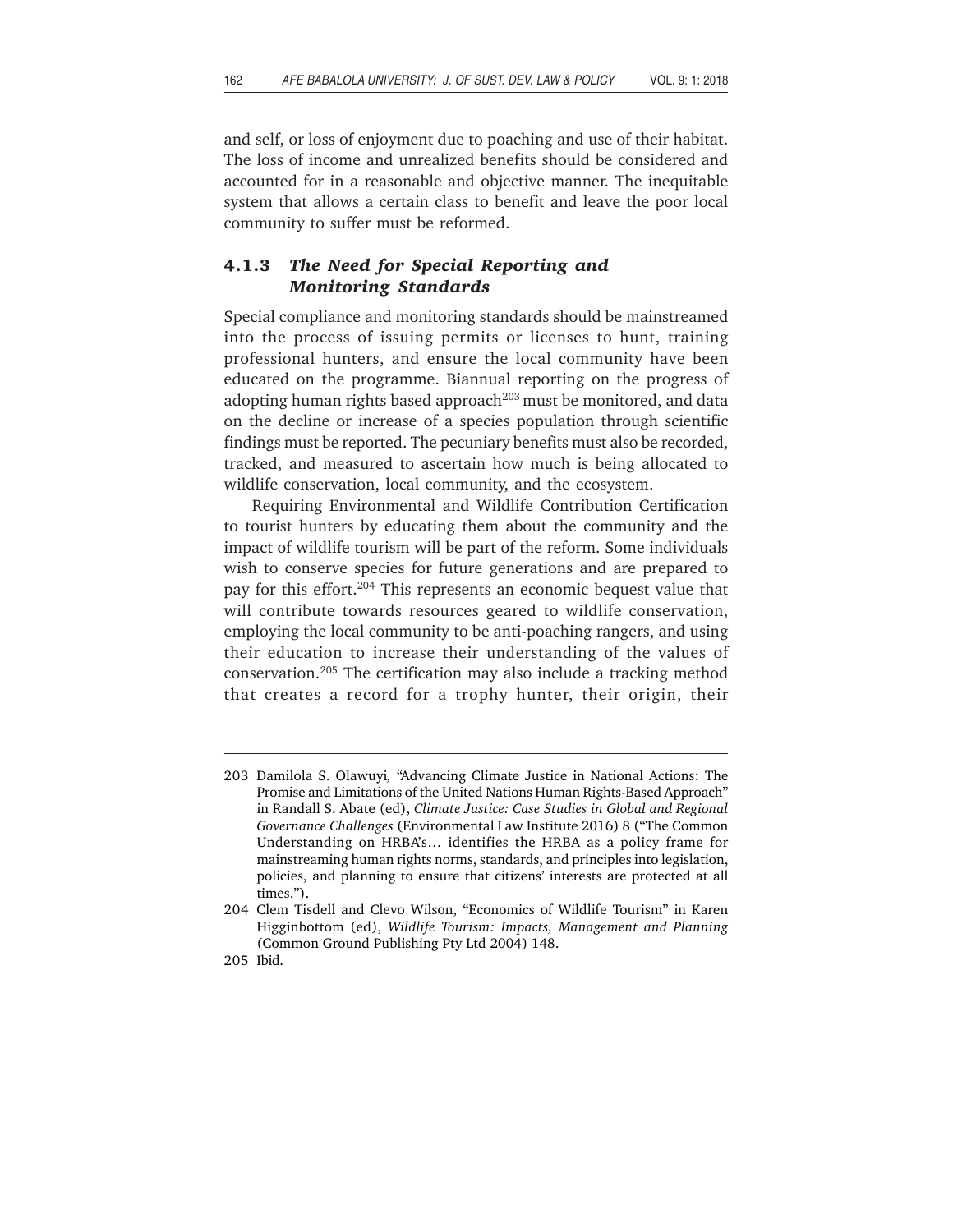organizational affiliation, and the type of animal a trophy hunter has killed and wishes to hunt in the future.

This information will be useful to control excessive culling and hunting of a particular species. It will provide data on hunting trends that may be within the allocated quota or those that could possibly open doors to excessive killings beyond what is permitted. A trophy hunter that is always seeking to hunt an elephant may be stopped when an index of animal quota is available to show other options to prevent an endangered animal from being killed. The special compliance rules should be presented to CITES, SADC, PAWA and CAMPFIRE and must require that these reports be met via (i) Reporting the wildlife population; (ii) Showcasing incidents of poaching; (iii) Showing the reasonable precautionary steps available to combat poaching; and (iv) Ensuring that the names and positions of the appropriate parties who can be sued are clearly listed in order to be accountable for equitable distribution of benefits.

Through greater enforcement of CITES, the implementation through SADC's TFCA, PAWA, and CAMPFIREs will be enhanced through stronger sanctions. The reformed legal framework and the hands-on approach may prevent endangered species from being included in the allocated quota. Promoting photographic tourism for endangered species, particularly for Appendix I listings, is of paramount importance until such a time the wildlife numbers are sustainable. Appendices II and III listings may be assigned for a specific season to avoid a year of trophy hunting of a species. This approach to trophy hunting will improve Zimbabwe's wildlife management when trophy hunting is controlled by effective governance.

# **4.1.4** *Grassroots' Inspection Sites and Engagement with the Local Community*

Even CITES has recognized in its recent resolution that that poor rural communities may attach economic, social, cultural, and ceremonial importance to some CITES-listed species.<sup>206</sup> Moreover, the new CAMPFIRE needs to be administered by putting this principle into practice: local communities must participate and be engaged in the process that affects their habitat and livelihoods. Additionally, the implementation of CITES is better achieved with the engagement of

<sup>206</sup> CITES and Livelihoods (n 189).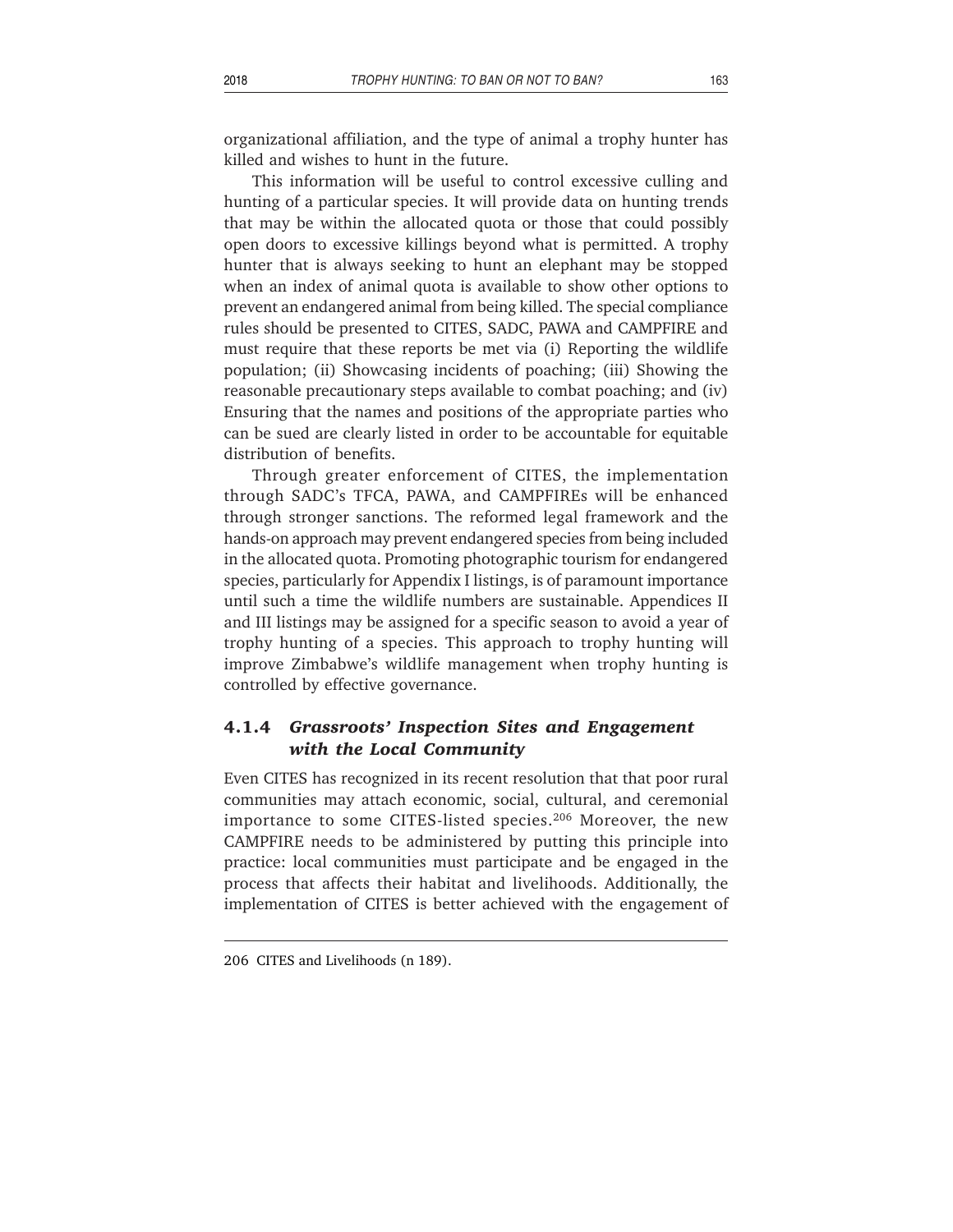rural communities, especially those that are traditionally dependent on CITES-listed species for their livelihoods.<sup>207</sup> The mandate for CITES to work closely on the ground with CAMPFIRE is essential for effective implementation of CITES listings, which may enhance livelihoods by delivering long-term species conservation and reducing unsustainable and illegal trade.208

Nevertheless, the recognition is a step towards understanding that the conservation of wildlife is possible when the local community is also involved in the initiatives to protect the wildlife from harm and extinction. This reinforces that the tripartite objectives are protected when laws recognize that they are not mutually exclusive but connected, and the implementation of the programmes are dependent on the local community. Furthermore, CITES recommends that parties adopt mitigation strategies for human-wildlife conflict with respect to CITESlisted species and that mitigation activities take into account not only CITES-listed species but also the ecosystem that contains them.209

Broad import restrictions can adversely affect conservation efforts, where "removing the incentives and revenue provided by hunting would be likely to cause serious declines of populations of a number of threatened or iconic species."210 In order to collectively understand the risks involved in implementing a ban and the risk associated with continuing poor unregulated practices, the IUCN recommends the imperative to acknowledge significant negative impacts on species populations, habitat conservation, poaching levels, and the rights and livelihoods of indigenous and local communities.<sup>211</sup> This reinforcement of the aforementioned proposals indicates that policy changes must consider the impact on the tripartite objectives and recognize their intertwined relationship. IUCN summons relevant decision-makers at all levels to ensure that any decision that could restrict or end trophy hunting programmes to be based first on careful and sound analysis with understanding of its role in conservation and the livelihoods of the local communities.212 There has also been lack of transparency in financial distribution from the trophy hunting's pecuniary benefits to

- 210 IUCN (n 4) 8.
- 211 Ibid 1.

<sup>207</sup> Ibid.

<sup>208</sup> Ibid.

<sup>209</sup> CITES and Livelihoods (n 189).

<sup>212</sup> Ibid.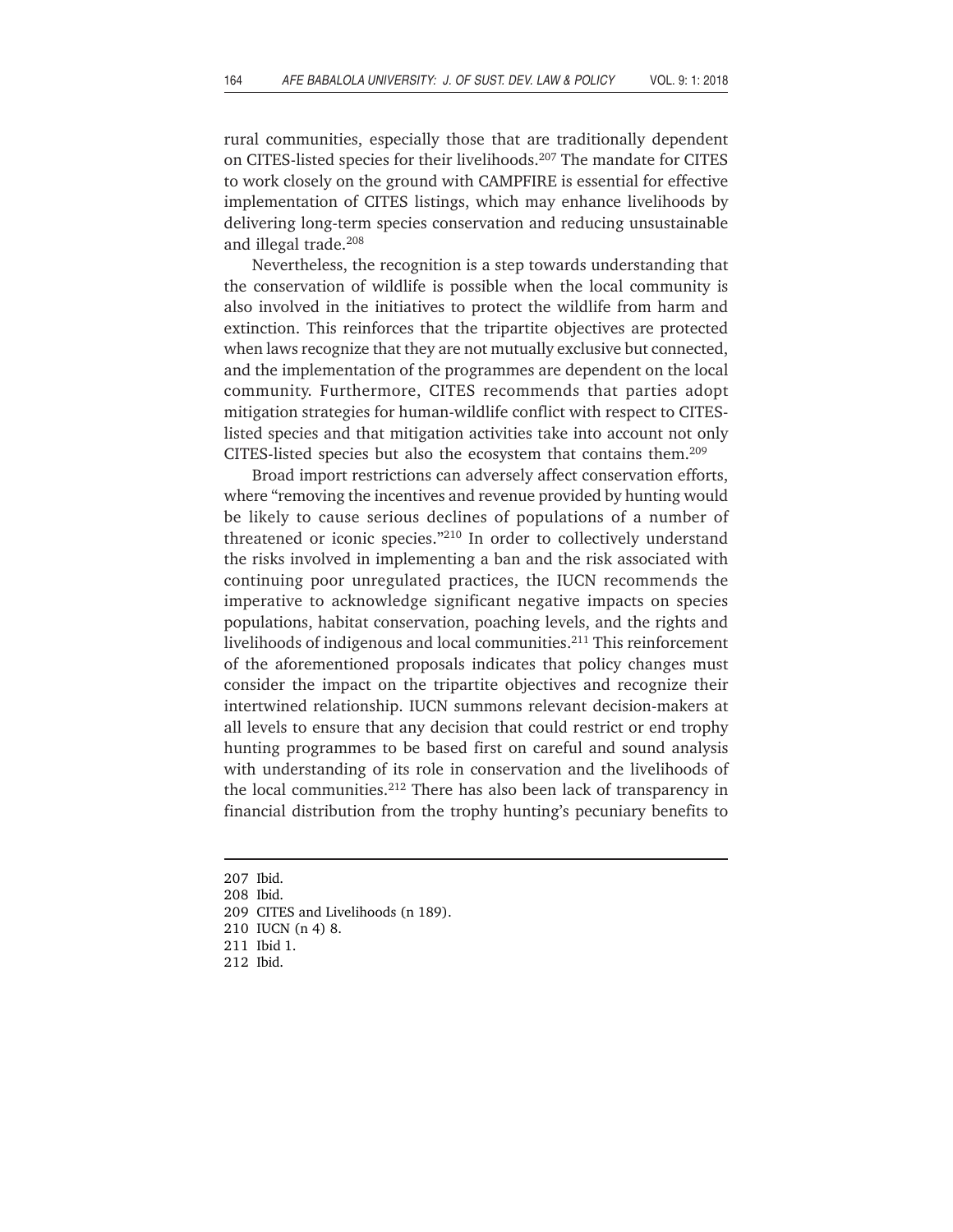the indigenous and local communities. This lack of accountability could be attributed to the absence of representation from the local community. Lastly, IUCN's proposal cements the recurring theme in regulating sustainable trophy hunting that decisions ought to be made without decimating the indigenous and local community rights and livelihoods rendering equitable incentives to achieve enduring conservation efforts.213

#### **4.1.5** *Zimbabwe Cannot Afford a Complete Ban*

Comparative study will highlight how Zimbabwe differs politically and economically from Botswana; hence the former cannot afford a complete ban but could implement reformed and restrictive regulations. Botswana banned trophy hunting and, after CoP17's rejection to uplist *Loxodonta Africana* for Southern African countries, it unilaterally requested that its elephant population should be listed under Appendix I. Zimbabwe's push for an open market that allows legal commercial trading in ivory is based on its belief that the ivory ban has been a failure, because the black market exists and is being fed through poaching. Therefore restriction on ivory trade has not helped to conserve wildlife but has been part of the problem.<sup>214</sup> Improved enforcement mechanisms are recommended to propagate meaningful wildlife tourism management that benefit the host community and enhances conservation efforts of the environment and biodiversity.

Zimbabwe cannot afford to implement a complete ban on trophy hunting due to its vulnerable socioeconomic status that is unlike Botswana's economic stability. The Department of the National Parks must work jointly with other departments to alleviate corruption in interrelated departments such as Tourism and Transportation. It must apply its own administrative rulings that are insulated from external influences. It also must implement a Trophy Hunting Task Force that will bring accountability and transparency and enhance local employment and engagement to eradicate poverty. The joint collaboration with Non-Governmental Organizations that are partners with United Nations and seek to achieve Millennium Development

<sup>213</sup> Ibid.

<sup>214</sup> CITES Zimbabwe's Proposal (n 126) 2. ("There have been only two "one-off sales" (1999 and 2008)1 and the Appendix II countries realized only a fraction of the value of their ivory at these sales.").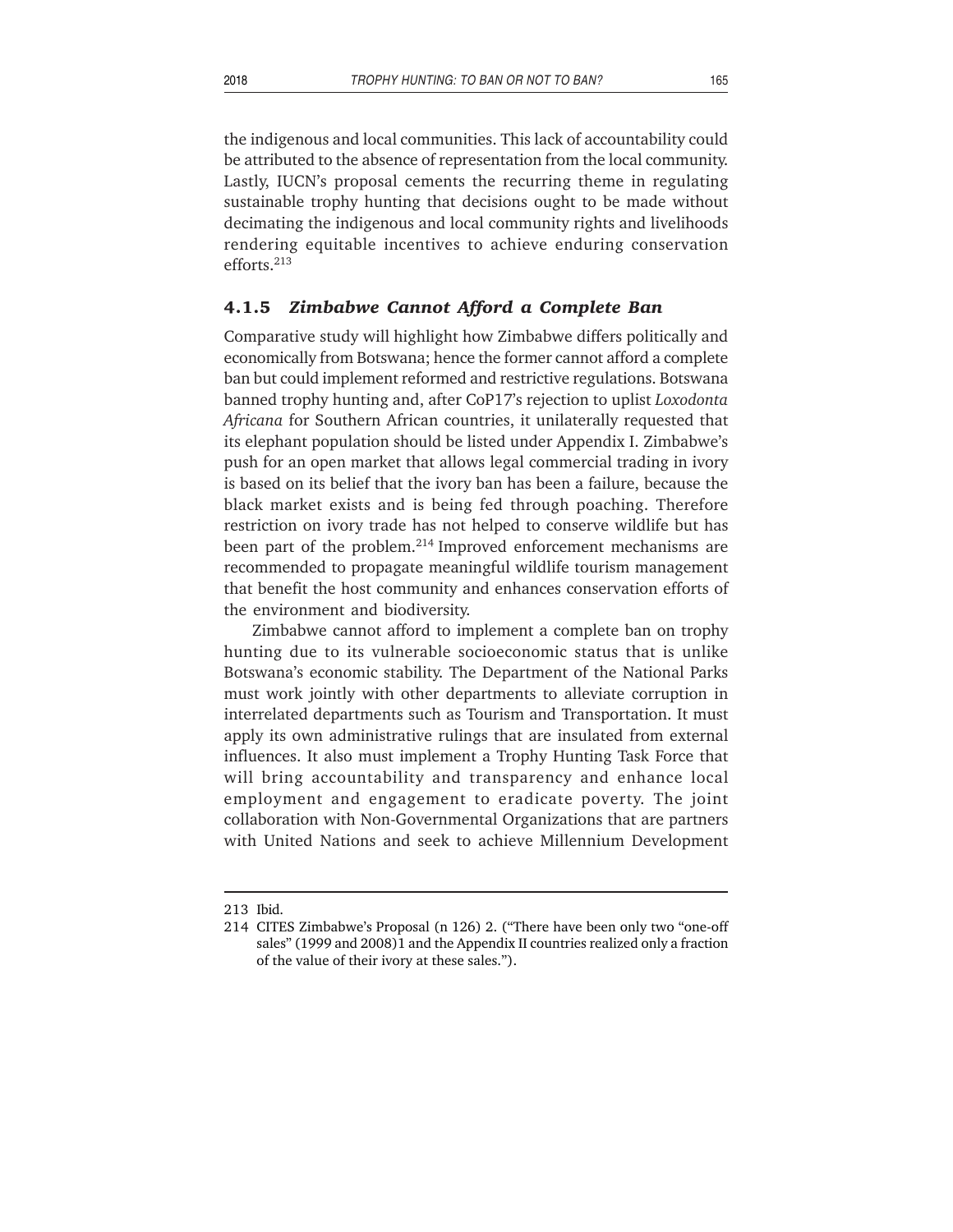Goals should be helpful to garner resources towards sustainable results.

The regulatory weakness in legal trophy hunting as highlighted after Cecil the Lion's death can be reversed through reformation. The weaknesses include not keeping to the allocated quotas, hunting in the wrong locations, taking unauthorized species, misusing trophies to feed the illegal commercial market, and the growth of organized crime.215 Nonetheless, tourism and hunting can be complementary land uses in many areas when effective policies build a comprehensive sustainable wildlife management and viable land use.<sup>216</sup> Effective new rules for customs, investigatory alliance among the Tourism, Transportation, and Department of National Parks and Wildlife Management should be working towards an anti-corruption system through a joint network.

In Zimbabwe, however, the trade-offs are quite high. In contrast to the stable political and socioeconomic status in Botswana, Zimbabwe's current economy cannot sustain a complete ban. It could be fatal for the wildlife, the local communities, and the ecosystem.<sup>217</sup> Nevertheless, Botswana has encouraged wildlife photographic tourism that can still produce some income for the locals, whereas many African countries steadfastly support trophy hunting, including Zambia which is reinstating trophy hunting after a periodic suspension.<sup>218</sup> A ban on trophy hunting will further cripple its economy and undermine the tripartite objectives. There have been, and continue to be, cases of poorly conducted and poorly regulated hunting.<sup>219</sup> However, wellregulated trophy hunting programmes play an integral role in delivering benefits for both wildlife conservation and for the livelihoods and wellbeing of local communities living with wildlife.<sup>220</sup> A blanket ban on

- 218 Ibid.
- 219 IUCN (n 4) 1.

<sup>215</sup> IUCN (n 4) 5.

<sup>216</sup> Ibid 2.

<sup>217</sup> Norimitsu Onishi, "A Hunting Ban Saps a Village's Livelihood" *New York Times*  $(12$  September 2015) <https://www.nytimes.com/2015/09/13/world/ahunting-ban-saps-a-villages-livelihood.html> accessed 29 April 2018 ("The hunting ban has also meant a precipitous drop in income. Over the years, villagers had used money from trophy hunters, mostly Americans, to install toilets and water pipes, build houses for the poorest, and give scholarships to the young and pensions to the old.").

<sup>220</sup> Ibid (IUCN urges a push for urgent reform in trophy hunting, citing that there have been recorded incidents where trophy hunting has contributed to the decline of species.).